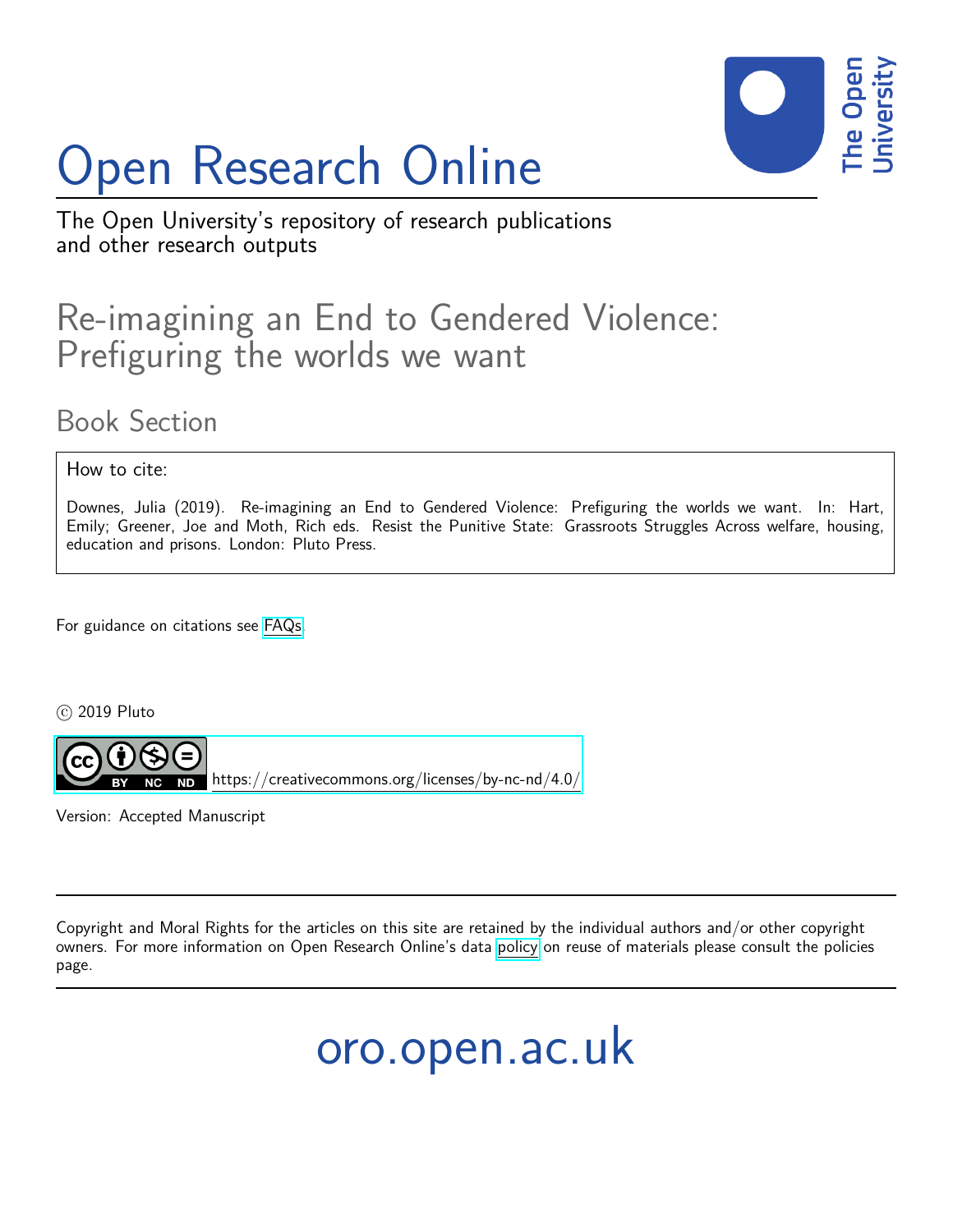# **Re-imagining an End to Gendered Violence: Prefiguring the worlds we want**

#### **Julia Downes<sup>1</sup>**

#### **Introduction**

Critical analysis of feminist anti-violence movements have argued that dominant social responses to gendered violence have been shaped by a 'carceral feminist' epistemology.<sup>2</sup> This outlook invests in the use of punitive state responses, such as the law, police, courts and prison, to resolve gendered violence. However, evidence of 'anti-carceral' feminisms that resist punitive state solutions have been excavated in social movement histories in the US and Australia. <sup>3</sup> Black and working class feminist movements have long recognised the state as a primary source of violence in, rather than a protector of, working class Black, minority and migrant women's lives. 4 In the US, feminists of colour have worked in coalition with penal abolitionists to develop non-state responses to interpersonal violence.<sup>5</sup> The conceptual frames of 'community accountability' and 'transformative justice' that underpin non-state responses to gendered violence have emerged primarily from aboriginal communities and communities of colour based in the US, Canada and Australia. These approaches reject the state as a viable partner and propose instead to expand the capacity of communities to end violence. <sup>6</sup> The key idea here is to prefigure a world capable of responding to violence and harm with the support, care and compassion necessary to end it so that dominant punitive state solutions become obsolete.

In this chapter I will explore both the potential and challenges faced in doing accountability work on gendered violence within what has been termed the 'British Left'.<sup>7</sup> I draw on empirical research with women and non-binary survivors who have experienced violence (such as domestic and sexual violence) from fellow activists within grassroots social movements. <sup>8</sup> Accountability work is attempted within a punitive state, which circulates dominant ideas of thinking about and responding to violence as a problem of 'bad' individuals. Traces of this 'criminal legal imagination' can recirculate within British Left grassroots social movements faced with gendered violence within their groups. However, learning from the perspectives of survivors and experienced transformative justice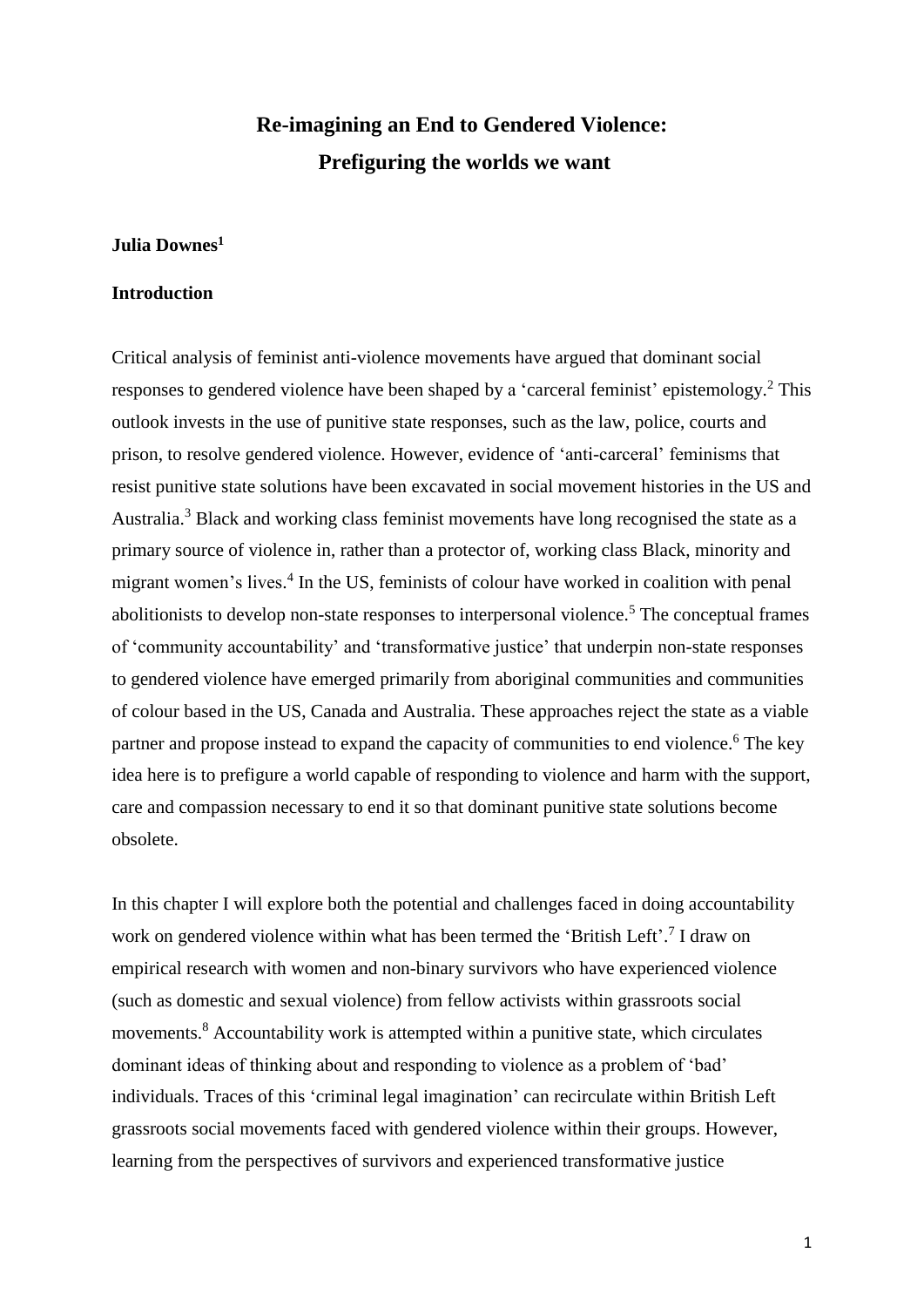practitioners and facilitators can help to map out a framework for transformative justice within the British Left. This open acknowledgement of how wider conditions can limit accountability work aims to open up pathways towards cultivating accountability as a crucial practice in dismantling the punitive state. This includes the development of an anti-carceral feminist imagination to contest the reliance on punitive state responses, such as the law, police, courts and prison, to resolve gendered violence.

# **Situating the British Left and anti-violence activisms**

The British Left has been conceptualised as three key strands.<sup>9</sup> The first is the Labour Party: a dominant party in the political system. The second relates to smaller political parties located to the left of the Labour Party associated with Trotskyism, Marxism and revolutionary socialism. This includes organisations such as the International Marxist Group, Alliance for Worker's Liberty, Socialist Workers Party and Left Unity who have mobilised grassroots opposition to capitalism, racism and imperialism. The third strand involves grassroots social movements that have a significant influence in cultural and political life. This includes grassroots LGBTQ, feminist, anarchist and anti-authoritarian groups, environmental and animal rights groups,  $\text{DIV}$  cultures, autonomous spaces and social centres.<sup>10</sup> In recent years, gendered violence, and inadequate responses, has been uncovered at all levels of the British Left.<sup>11</sup> Activist-scholars have also found evidence of routine exclusions across intersections of race, class, gender, disability and sexuality within grassroots social movement groups.<sup>12</sup>

Deeply unsatisfied by how violence has been managed within organisations and wary of the state, survivors and their supporters within grassroots social movements have explored the use of creative strategies (safer space and accountability processes) to prefigure movements that are safer and inclusive of survivors of trauma. Information about these approaches has been largely disseminated to British grassroots activists in fanzines, self-published anthologies of re-printed articles and submissions. <sup>13</sup> Articles and zines included references to resources created by US-based organisations including INCITE!. Whilst this offers up potential to develop non-state responses, attempts to use community accountability processes, largely envisioned by people of colour, within a white-dominated British Left is contentious. Widespread support for, and implementation of, community accountability approaches have proved difficult to realise in practice.<sup>14</sup> This persistence of, and difficulty in dealing with,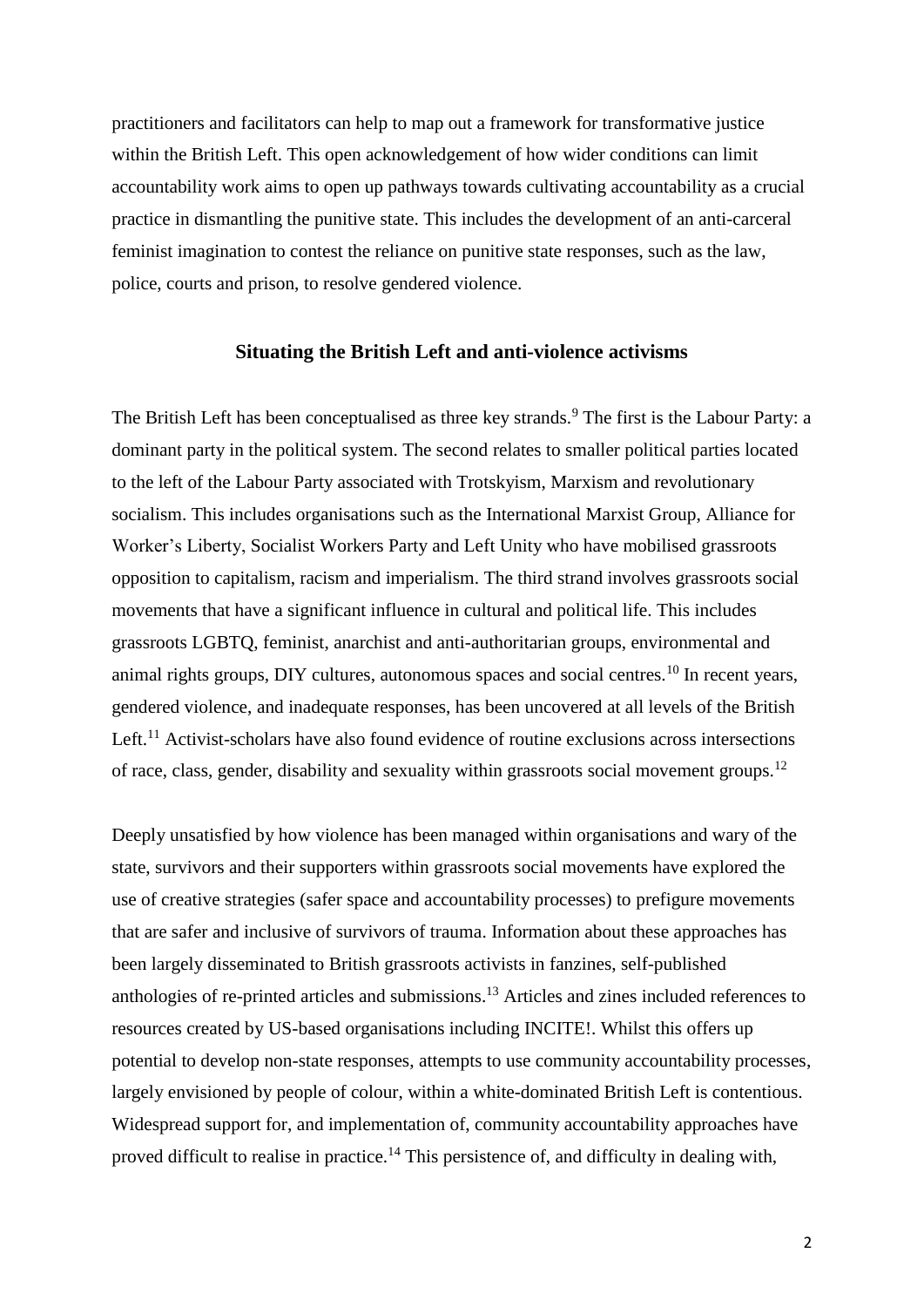gendered violence within grassroots social movements is a frustrating and painful impasse for activists.

# **The salvage collective and research project**

The salvage collective formed in November 2014 to bring together women (cis, trans and intersex), trans and non-binary individuals who experience gender oppression, violence and abuse in grassroots social movements. The salvage collective was initially envisioned as a network to share experiences, resources, skills and build communities of belief, support and action. It emerged from a need to better understand the character of violence and the needs of survivors in activist communities. This was identified in workshops that we facilitated independently from each other in anarchist and feminist events, which is how we first met each other. <sup>15</sup> A small collective of three white women, the research collective, and ten survivors carried out a research project to explore experiences of gendered violence, abuse and harm from the perspectives of survivors in British Left grassroots social movements.<sup>16</sup> Drawing on models of 'research justice' and 'participatory action research' approaches we carried out semi-structured interviews with 10 women and non-binary survivors between August 2015 and January 2016. <sup>1718</sup>

We launched an activist-facing zine-report and toolkit at the Centre for Crime and Justice Studies in September 2016 and facilitated a series of five one-day workshops across the UK funded by the Feminist Review Trust in November and December 2016. This was followed by four capacity-building one-day workshops funded by the Harm and Evidence Research Collaborative in 2017 as we identified specific support needs and skills for activists doing accountability work in their communities. One forum event was held in Sheffield in September 2017 where the decision was made to put the collective on pause to undertake a reflective process that began in January 2018. The demands placed upon us by the wider activist community were at times overwhelming. Whilst this confirmed the need to acknowledge gendered violence and harms within these grassroots spaces we received many requests for us to provide a service that went beyond our capacity: to act as consultants, experts, counsellors and mediators. In short, to fix it.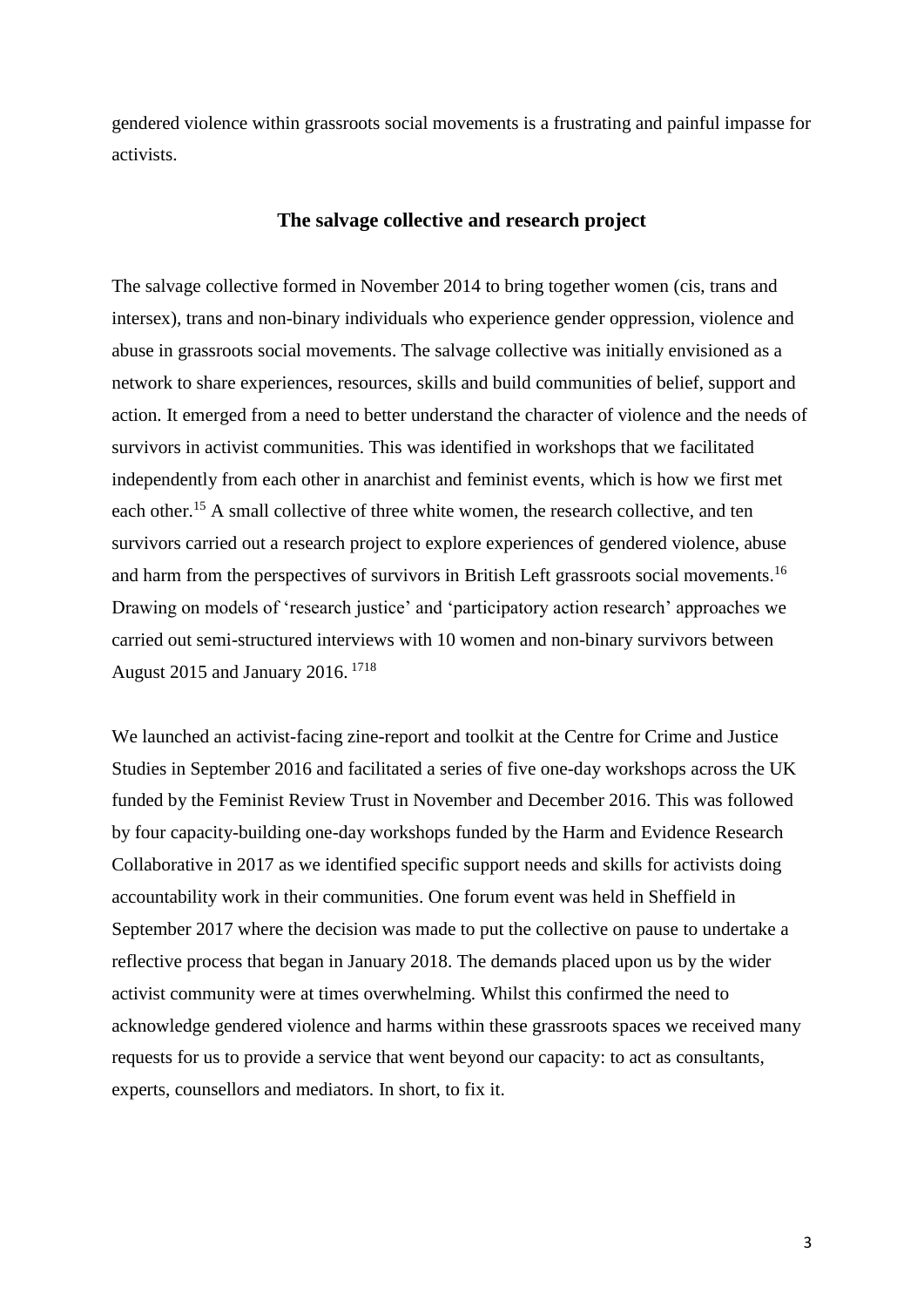This desire for an organisation to provide accountability services 'for hire' is rooted in capitalist ideas of work. The limitations of formalised models of service provision as a strategy for social change has been highlighted by feminists of colour in the US and by European prison abolitionists.<sup>19</sup> This also contradicted our aim to encourage communities to develop ways to respond to harm that best made sense for them in their local contexts and networks. It became evident that *within white-dominated British Left grassroots social movements the social conditions were not yet in place to enable accountability work to take hold*. I remember facilitating one workshop and a participant told me that we need to develop one accountability process that really 'works'. The one that can offer us the solution. In reflecting on this I returned to the research interview data we generated with new questions. Paying close attention allowed me to interrogate how activists invested in punitive thinking around gendered violence and how this impacted on survivors who wanted and/or attempted to realise accountability work. It raised the question: what is required to transform these investments into sustainable practices of transformative justice in the British Left?

# **The criminal legal imagination**

Cultures of disbelief require a means to control what counts as truth and who can be recognised as a victim. As a dominant means to determine 'innocence' from 'guilt' the 'criminal legal imagination' can emerge in anti-authoritarian spaces as one means of achieving such 'truth'. The term 'criminal legal imagination' draws on Mimi Kim's work on 'carceral creep' in which she describes how social movement actors can go against, alongside and within legal logics to leverage movement goals.<sup>20</sup> The dominance of the criminal legal imagination can crowd out creative and transformative responses. For instance, gender-based violence scholars have problematised a tendency in the field of looking 'to the state to correct injustices' and warn that a 'focus on criminal justice interventions' can occur 'often at the expense of other forms of thinking and acting on the issue'.<sup>21</sup> Indeed, social movements are not exempt from investments in punishment to achieve movement goals, as S. Lamble has demonstrated in the growing endorsement of hate crime by LGBTQ activist communities in Europe and North America.<sup>22</sup> Understanding social movements as 'hybridized spaces between civil society and the state'<sup>23</sup> enables comprehension of how activist groups can reject the viability of state institutions to provide justice whilst investing in legal action to hold the state accountable to achieve specific goals.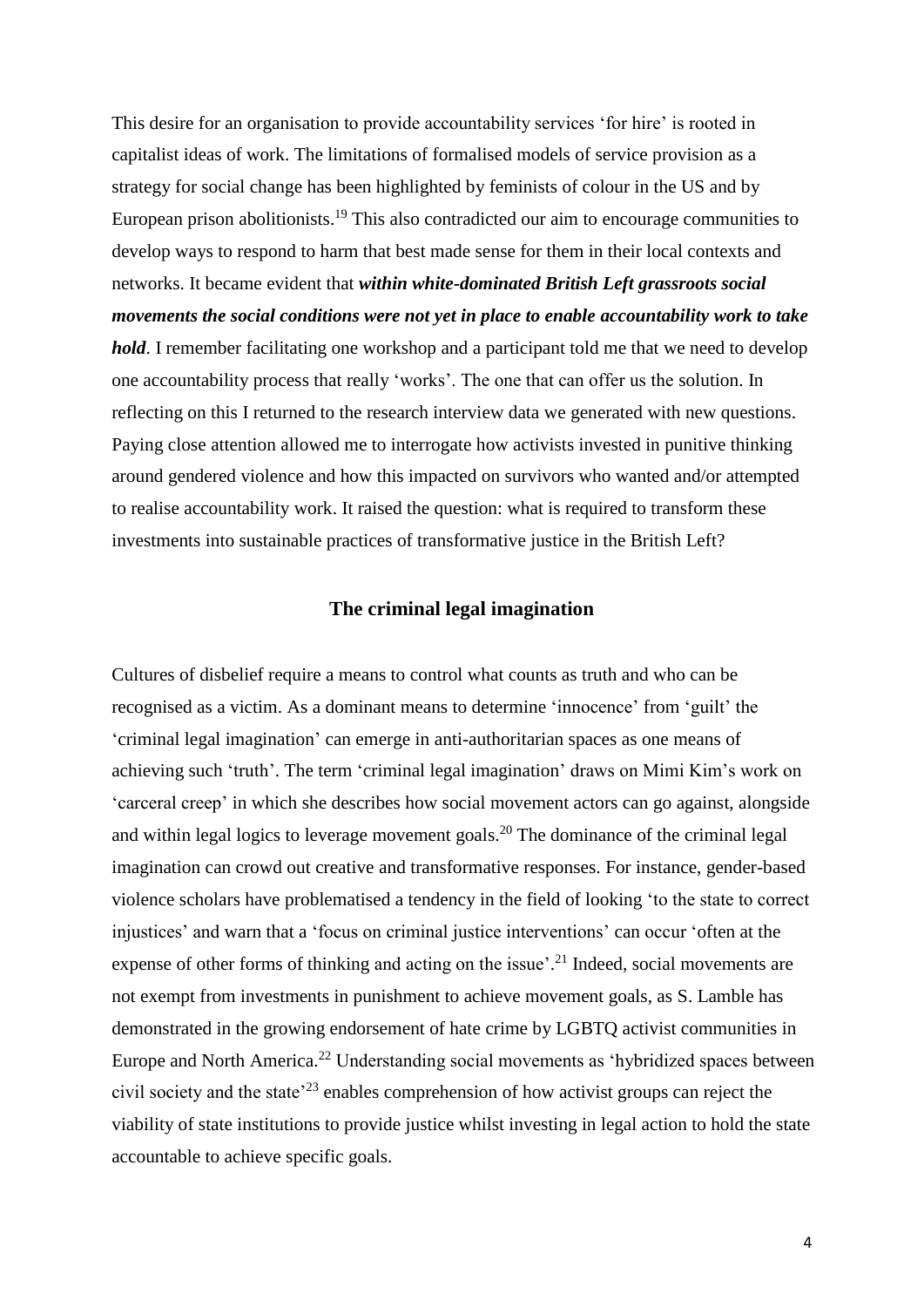This approach can also help to explain how community responses to gendered violence within activist groups can fall into the trap of mimicking a criminal process. The grip of the criminal legal imagination is strong within social orders that are invested in individual punishment as the solution to social problems, especially for the most stigmatised harms such as rape and child sexual abuse. For activists, attempting accountability work, the lens of punishment undermined these efforts, as Collette<sup>24</sup> described:

That's not what the process is for, it's not about punishment it's about trying to get people to acknowledge what they've done […] What they've got in their head, what they've brought into their activism from the evil outside world. They haven't got their head around transformative justice so they're still approaching it [violence in activist communities] from a punishment view.

The criminal legal imagination is embedded in western ideas of justice rooted in systems of white supremacy, capitalism, ableism and heteropatriarchy. Characteristics of systemic power relations can show up in grassroots social movement cultures as unspoken norms and values that are brought into being whilst never being explicitly named or chosen.<sup>25</sup> Within grassroots movements power relations can shape who is recognisable as a victim, whose victimhood is visible, as well as what counts as violence and how it should be responded to. The individual and systemic are therefore entwined, as activist Morgan Bassichis summarised 'the very systems we are working to dismantle live inside us'.<sup>26</sup> In grassroots movements and in feminist anti-violence work we are not immune from perpetuating systems of domination; however, we can work towards attending to power inequalities that emerge in our interventions. Naming abuses of power offers up the potential to dismantle oppression.

For instance, at our launch event, we received a 'call-in'<sup>27</sup> from Camille Kumar at Imkaan, a London-based black and minority ethnic women's anti-violence organisation, who highlighted the whiteness of our research team, sample and definition of activism. Within our research project we had perpetuated a logic in which survivors, and responses to address gendered violence, centred whiteness. Our intervention in the grassroots social movements of the British Left had perpetuated a white feminist narrative that obscured power relations between white feminists and feminists of colour.<sup>28</sup> We had framed the problem of gendered violence and harm through a white lens and failed to attend to the racialised aspects of gendered violence. For instance, in working with white activists in grassroots anti-austerity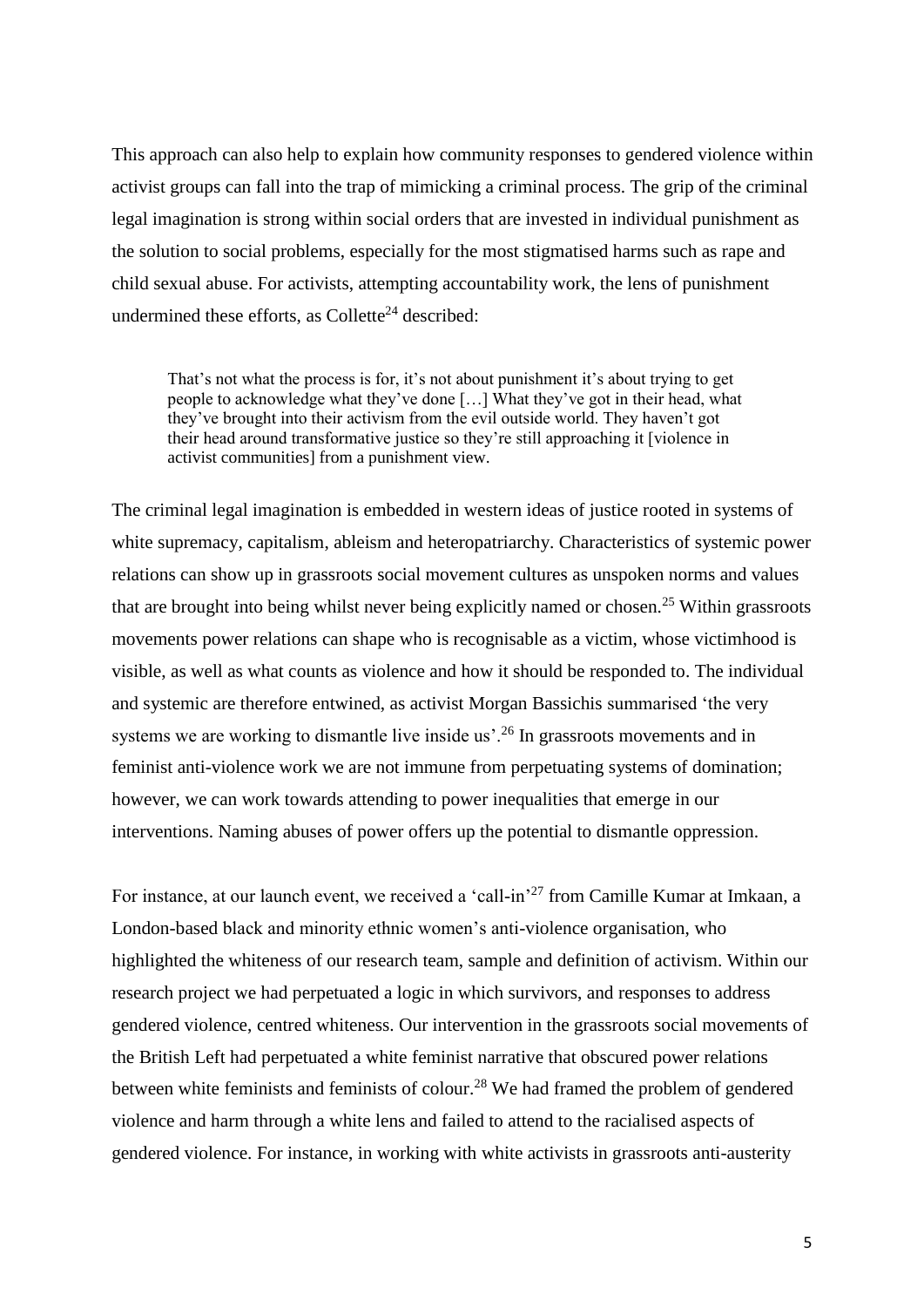groups, minority and migrant women have encountered racism which can show up as defensiveness, an inability to admit mistakes, and a lack of solidarity with minority and migrant women's interests, lives and activisms.<sup>29</sup> The presence of racism and sexism feeds into an inability to recognise and respond to survivors of colour who experience racialized sexual violence within grassroots social movement spaces.<sup>30</sup> Paying attention to how the criminal legal imagination, embedded in systems of domination, can show up in our feminist anti-violence work and lives, by practicing self-accountability<sup>31</sup>, is crucial in transformative justice work. In this section I will highlight how the criminal legal imagination operates within grassroots social movements in the British Left and how this impacts on survivors drawing on data gathered in the salvage research project.

# **Centring the objective 'truth': Investigations and evidence**

Grassroots confidence in the police and the state has been decimated by state control and discipline of activism.<sup>32</sup> Despite antagonistic attitudes to police conduct and state violence in grassroots activist circles, disclosures of violence within movement spaces were not commonly met with care and compassion but with denials and requests to prove it with evidence and calls for investigations. Hayley recalled how this reaction to a disclosure of sexual assault in her activist group impacted on her:

People were saying 'no no no you need to have checks and balances you need to have an investigation you need to get evidence person A person B and you need to find out the facts of what happened' and all of this […] He didn't even know what happened because he couldn't remember and if he'd said 'well I think you're lying' what evidence could I have brought? It made me feel dead unsafe and vulnerable.

This way of thinking values objectivity, linear and logical thinking and having one right way to get to the facts or truth of the situation.<sup>33</sup> Belief is equated with having evidence. Even when survivors had gathered evidence belief was still contingent on validation of this evidence from powerful community members. For instance, Anna compiled a document on her computer to evidence the violence she was experiencing. She used this document to persuade powerful members of her social centre to believe her:

I had quite a lot of evidence as well, so I could show people quite concrete things at the start of it […] I showed some fairly significant people at the [social centre] some emails and stuff, which were really hateful. I'd started, like, cataloguing them, and just had this huge text document full of everything […] It's so difficult to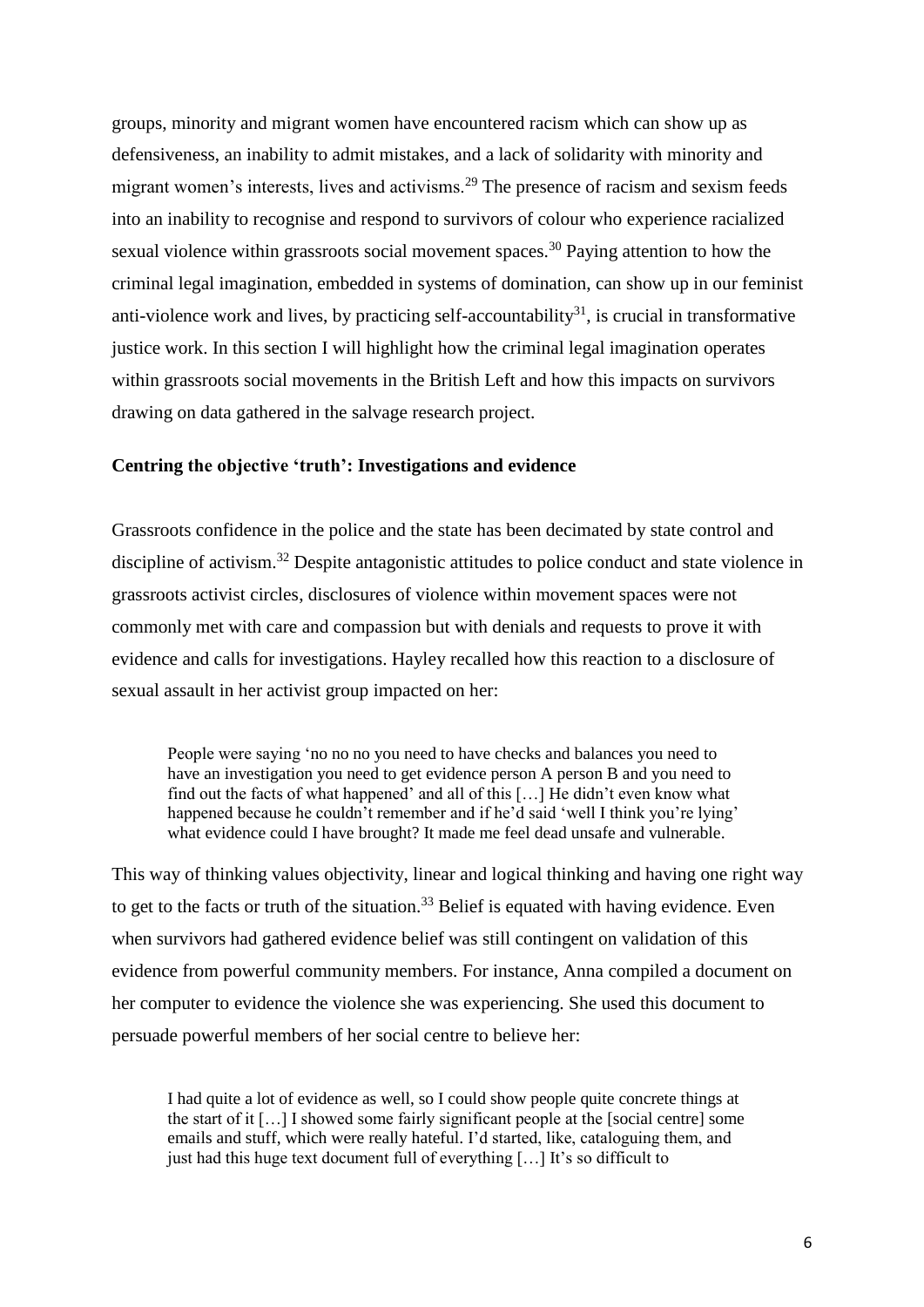communicate and explain and relive, I could just sit people down with this thing and 15 minutes later, they get it.

However, the evidence was lost. This meant that Anna had to return to telling her story, which required potentially exposing herself to re-traumatisation and disbelief. Lydia had meticulously gathered evidence of the long-term abuse she had experienced from her partner, which included police reports, photos and diaries. However, whereas Anna could use evidence to persuade significant members, influential community members refused to acknowledge or recognise Lydia's evidence, which was experienced as a painful rejection:

I did eventually once send a message to the one who was really antagonizing online who was very openly calling me out and saying that I was lying and I sent him a message saying look I can show you arrest reports, I can show you pictures of the injuries, because I'd followed all the you know the abuse website help suggestions I had a suitcase packed under my bed I had photographs I kept diaries and I said I can show you it all and he said 'no I'm not interested' he said 'you will manipulate it to make him look bad' and that was the only time I ever reached out and said please I want to show you I said come round I want to show you what he's done.

A need or desire for evidence or an investigation to determine the objective facts of a harmful or violent situation demonstrates an inability to directly engage with the affective qualities of survivors experiences. The discomfort that survivors who express pain and suffering directly challenges a social movement culture invested in dominant values that disregard emotions as  $'$ inherently destructive' to a group process.<sup>34</sup> This can shut down space to recognise and listen to disclosures of violence and harm experienced in social movements.

## **Wanting to be straight back out: Urgency in grassroots movements**

Grassroots social movements frequently engage in direct action, occupations and acts that can make heavy and urgent demands on the time and labour of activists. This can side-line resources required for long-term accountability work as a group prioritises more immediate goals. However, this 'continued sense of urgency makes it difficult to take time to be inclusive, encourage democratic and/or thoughtful decision-making, to think and consider consequences'.<sup>35</sup> Within a constant state of urgency survivors can be sacrificed to meet quick or highly visible goals. Survivors can be abandoned in movements, left with a stark choice of leaving or managing alone. For example, to maintain a protest camp Leah told us how she 'just had to get on with it because I had too many other things going on […] at the time you're too busy just getting through the next 10 minutes the next half an hour and you're just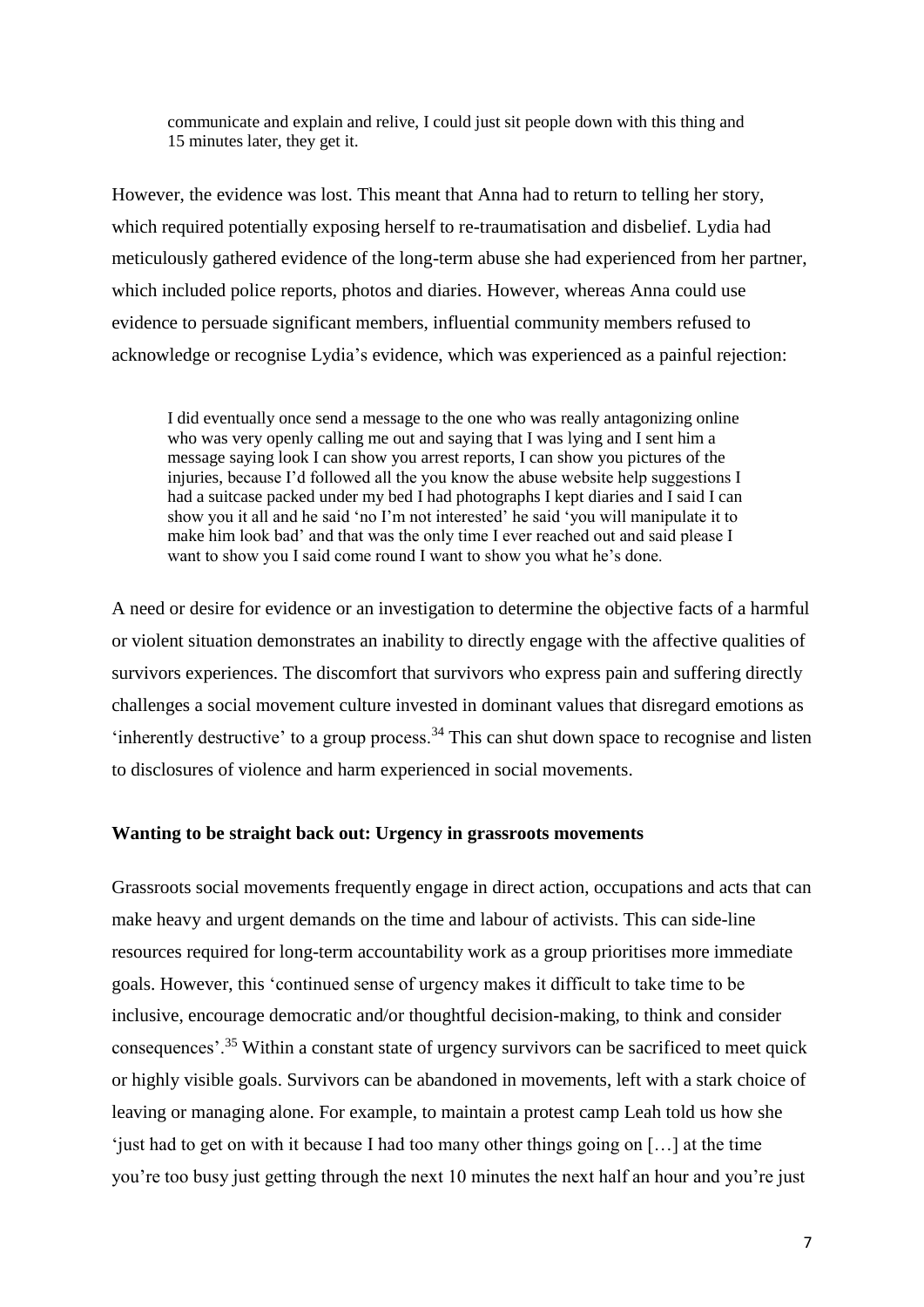too busy surviving and it is hard'. Hayley also had to tolerate what she had been through on her own to continue direct action:

I was determined so I wasn't going to let it stop me so I was just like wanting to be straight back out […] it was that unifying thing of like look we're all in it for the [cause] so let's put our differences aside and that worked for a long time and I think it did in the end it was water under the bridge and it was a really horrible experience but no one held it against anyone after a while so, there are some benefits to that kind of real united against a common enemy thing like but at what cost.

The costs of this model of activism are high, and survivors needs for care and compassion cannot be met. A continued sense of urgency places priority on maintaining the spectacle of resistance rather than long-term visionary work, deepening connections and practices of care.

Some groups, including the protest camp that Leah was involved in, did have 'safer spaces' policies, which on the surface indicated some level of understanding that violence and harm can be perpetuated in grassroots spaces. However, questions can be asked about how many were in effect merely symbolic: placed on a wall or website to signal a politic that failed to be translated into ways of relating with each other in everyday life. In times of urgency, safer spaces could be ignored or used as a last resort to remove 'bad' people from groups and venues, leaving the long-term community building function of safer spaces work to be overshadowed. This was a common trap that transformative justice facilitators have highlighted. US-based Philly Stands Up activists explained: 'safe spaces tend to function as bubbles designed to stave off folks with anti-oppression politics or to respond to people who have perpetrated assault and have not been accountable'.<sup>36</sup> Violence and harm can therefore be framed as a problem of 'bad' individuals or 'outsiders' and the role of social and cultural conditions that sustain violence, including social capital and personal networks, can be obscured.

## **Distancing survivors in attempts to address violence**

Several survivors, including Breanna, Anna, Collette and Micah, decided to engage with the safer spaces, community accountability or complaints processes that were available to them. However, the criminal legal imagination, embedded in 'paternalism'<sup>37</sup>, crept into these processes as powerful activists made decisions for, and in the interests of, those without power and failed to explore or engage with survivors needs or feelings. Micah, who had been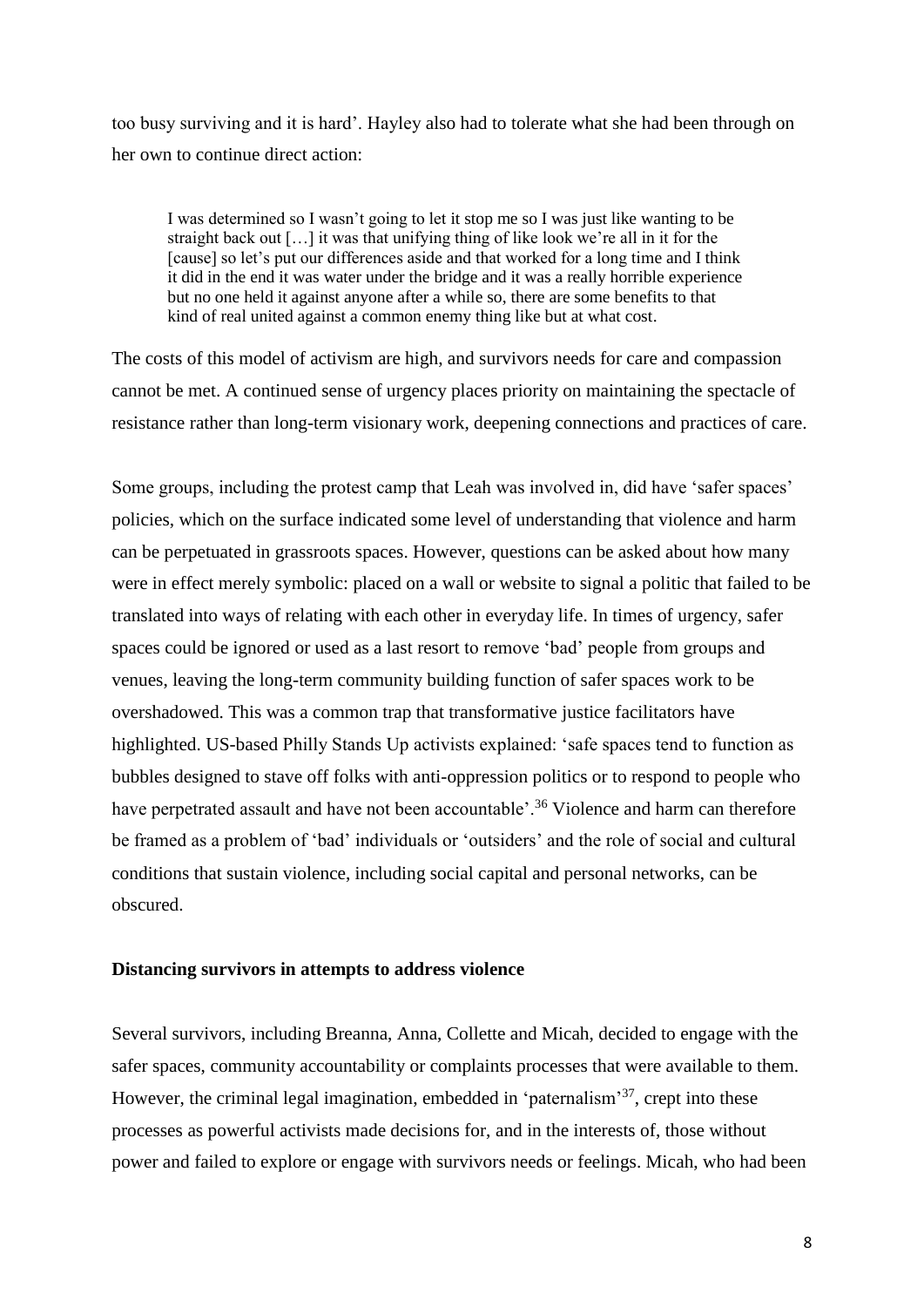sexually violated by a fellow activist, gave an account of a complaints procedure that was hastily put in place to hold the person who caused harm accountable within an activist organisation. However, this process invested in and mimicked multiple aspects of a criminal process such as taking statements, composing a jury, holding a hearing, and offering a limited role and set of pre-determined outcomes for the survivor:

So, the guy running it, it was his job to take the statements and anonymise them and give them to the jury […] They didn't actually see the statement until the day we had the hearing so they had the statements anonymised and given to them. […] I don't really know what they did in the preliminaries it was going to be them talking over how the process worked but then they invited me in to like read statements and say anything I wanted to say and then they asked me what I wanted to come out of it and handed a little tick box list of options […] They weren't particularly varied options. I was offered some support during the process but I was given an email of someone I could email but I didn't use that. It was kind of only then as well at the hearing that they asked me how I felt the complaints procedure had gone like that was the only time I'd been asked that and I was like "pretty shit actually" […] The fact that the whole thing just mirrored a court process and was really weird. How long it took, it took two months. I'd found it quite hard to make a complaint because it is hard to balance confidentiality with getting something done about it. Also, there was no like waiting area for me at the meeting so we had to go down the road whilst they made their decision. Lack of support during the process.

It is particularly striking that this procedure progressed despite an early admission and validation of harm made by the person who caused harm at the statement stage. Instead of exploring survivors needs and imagining creative solutions activists collectively replicated the procedural harms commonly experienced by 'complainants' in a criminal process. These harms included a lack of sensitivity, support and control in the process. The complaint that Anna made about a person who had harmed her triggered a review of the social centre's safer spaces policy, in which she was invited to attend:

I went into it expecting something very different, I'll say that much. I was, expecting it to be like "right, so, this has happened, and this is why I feel like this" and I was kind of presented with quite a lot of bureaucracy. Which is quite a strange response when you're feeling so emotional about a thing [...] But yeah, it was just, for their sake. Trying to cover themselves, but there seems to be a sort of conflict of interest there, if your main priority is making sure that you can account for everything, and you don't act until you absolutely need to, that's not my top priority, my top priority wasn't them keeping a cool front.

In this example, there was little exploration of what Anna may potentially want or expect from the process. The latter part of the quote brings us to the heart of issue, a process constrained in this way can assist the powerful in avoiding accountability for creating and sustaining the conditions that enable violence and abuse. The bare minimum can be done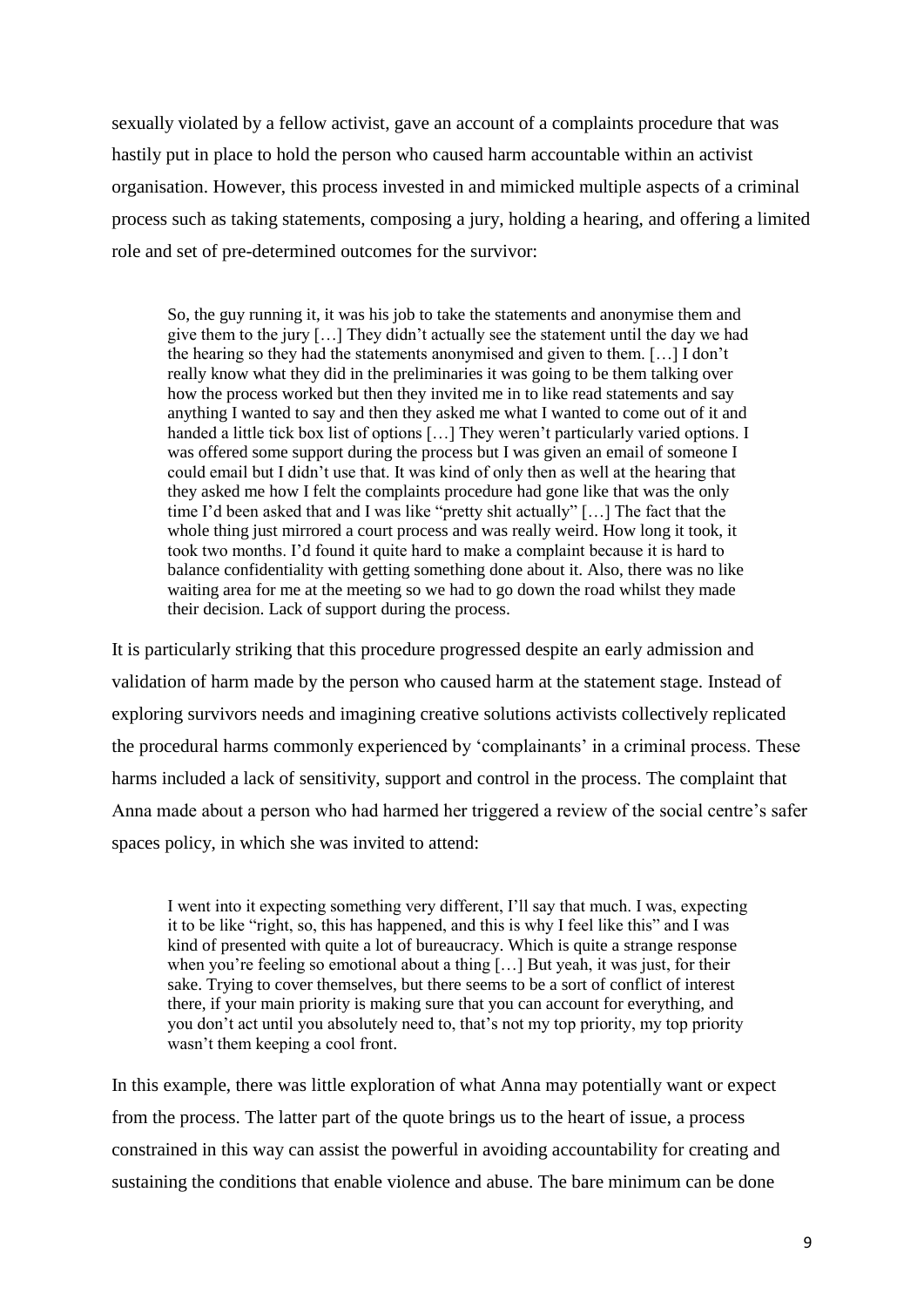(removal of the person who has caused harm) to maintain a reputation or image of inclusion. This links with Sara Ahmed's recent work on complaint in which complaint procedures can come into existence without coming into use.<sup>38</sup> Processes can be slow, bureaucratic and complicated to exhaust and wear down survivors. Without critical interrogation of the unspoken cultural values and norms that produce violence, safer spaces policies can be used to create evidence of doing something without doing anything. Within activist groups and organisations belief remains firmly in the hands of the powerful who are invested in maintaining the status quo. The ability for community leaders to abuse power and silence survivors has been recognised as a key internal barrier for feminists of colour working with Black and minority women.<sup>39</sup>

#### **Demanding a one-size-fits-all solution**

The idea that one 'effective' safer spaces policy or a single solution can exist was a consistent pressure in our work. This brings me back to the workshop participant I mentioned above and his frustrated plea to me for one accountability process that can fix it. Beth also picked up on this pressure: 'there's an idea that there's a right way and wrong way to deal with this and follow these few simple steps and this problem won't arise anymore'. There is a distinct inability to sit with discomfort and uncertainty when violence happens.

A desire for a linear solution in grassroots activist groups was also recognized by Erin, however she argued that the viability of any 'solution' remains impossible without basic support and care for survivors: 'I think what we need to do first is all the stuff that goes around the accountability process because otherwise we try and do the accountability process on its own and it all falls apart because there's nothing to hold it together'. In what is needed to 'hold it together' Erin is referring to the social and cultural conditions that allow survivors to be recognised as worthy of care and compassion. Investing in a 'step-by-step' guide that is isolated from broader systemic change to 'fix' violence is limited. As explored above, the use of linear complaints procedures to resolve violence without space for the needs, feelings or due care and compassion for individual survivors can amplify harm. This is a lesson that survivors and activists involved in safer spaces and accountability work have learned, as Hayley discussed in her own practice: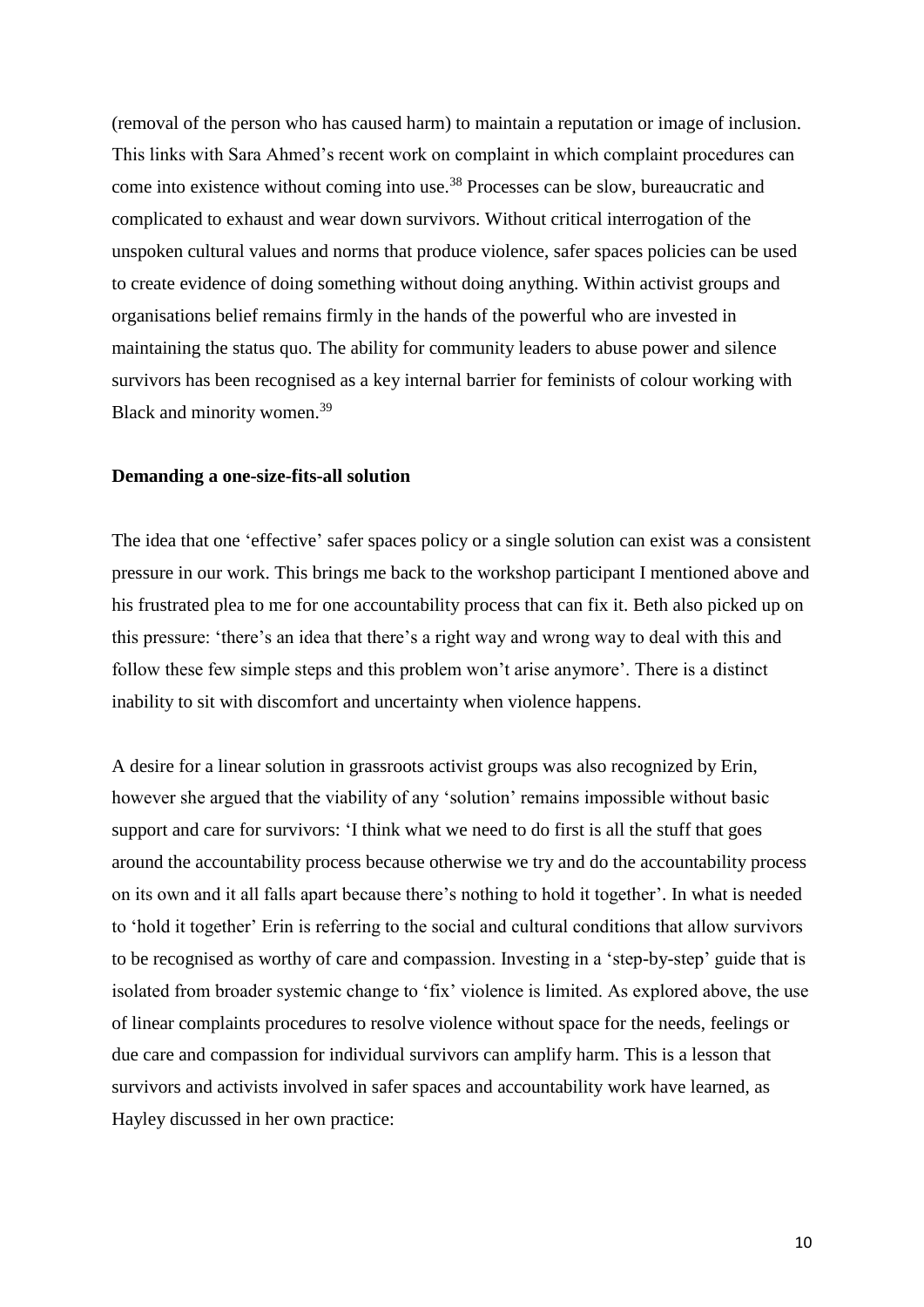Something I've learned in mediation and accountability [is] it can do harm to the person who's being harmed and actually we've put that into practice in dealing with situations in activism because I've learned that from my own experience that sometimes trying to fix things can make it worse, trying to fix things doesn't always work.

## **Cultivating Accountability in the British Left: Transnational lessons**

To move towards a framework for accountability work for British Left grassroots activists I draw on work primarily led by women of colour and migrant, queer and trans people of colour and aboriginal communities who have developed transformative justice approaches in the US and Australia. <sup>40</sup> Practice of 'transformative justice', articulated by Canadian activistscholar Ruth Morris in the 1980s and 1990s, were reinvigorated by communities of colour in the early 2000s keen to re-politicise a stagnant feminist anti-violence movement in the US.<sup>41</sup> The collective political task at hand is in how to use these lessons to shift from a criminal legal imagination that centres *punishment* to an anti-carceral feminist imagination that values *accountability* in other places and socio-political contexts.

#### **Supporting survivors: How needs can be met**

Any response to a person who has been violated should enable them to reclaim their agency and regain control over their life. Instead of distancing survivors, as Anna and Micah experienced, transformative responses to violence hold space with survivors to explore their needs, wants, feelings, options and choices. This may require community members to confront common misconceptions of survivors. The assumption of survivors as damaged and fragile can lead to community members feeling insufficiently skilled to support survivors, unable to identify what they can do to help or frozen by a fear of causing further harm. Chicago-based transformative justice facilitator Mariame Kaba challenges these perceptions: 'what I always tell people is that as a survivor and as someone who has been around survivors my entire life in my community we are actually not fragile beings we are incredibly pragmatic and resilient because we've survived a lot.'<sup>42</sup> Therefore the first critical lesson is, as Erin said above: to 'go be there for them': to support survivors. This can take many different forms including emotional care, material support (including food, companionship, housing, transportation and financial support), creating and holding spaces to grieve, feel and heal in, and actively listen. Whilst it can be difficult for survivors to clarify needs, particularly in crisis situations, giving space and time to sit with pain and suffering without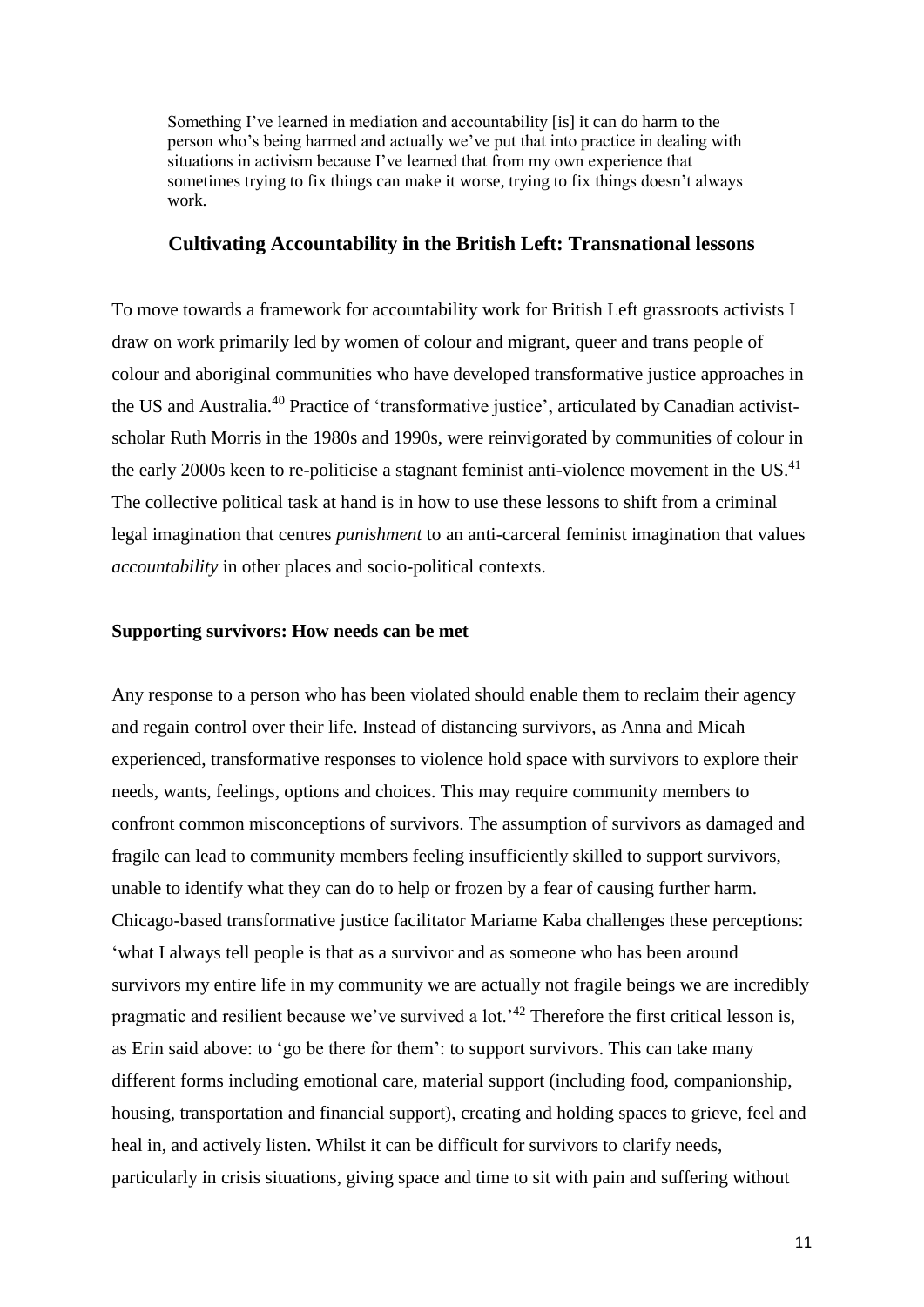jumping to an answer or resolution (to fix or rescue) is more empowering for the survivor, and more transformative for a community who can gain confidence, skills and political awareness of the impacts of harm and trauma.<sup>43</sup>

In exploring what a survivor's needs look like, the next challenge to consider is whether these needs can be addressed in an accountability process? Or does a survivor, particularly an activist with privilege (e.g. white, high income, non-disabled, secure immigration status), have short-term or long-term needs that can be adequately met by state agencies, an independent advocacy service or a helpline (such as Rape Crisis, Trans Survivors Switchboard or Women's Aid)? We do not yet live in a world with accountable communities and survivors living with violence in the here and now do not have time to wait. Some survivors may have had contact with state agencies and companionship may be needed to navigate these systems (particularly those at risk of being criminalised by these systems) to access justice. It is crucial to walk alongside a survivor rather than pressure them to pursue a specific path, this requires supporters to hold space for pain, discomfort and uncertainty. Accountability is not suitable to address every harm and meet all survivors needs. For instance, it does not best serve a survivor's need for healing and can be a very difficult and time-consuming process for all involved, as Mariame Kaba explains:

Many times processes feel terrible because the harm is so central and if you are engaged in the process with the person who harmed you. My god! It's bringing up so much stuff that if you're constantly trying to grab at the healing you're not in the harm processing that. You're outside looking for that destination that's somewhere down the road but no actually we have to be right here right now handling all that the fear, the anger, the vengeance feelings, the back and forth sliding against one day you'll want them dead the next day you're ok, we just have to be here holding this right now. So that's what I mean by it's not often [that it] feels like a healing space because healed is not a destination you're always in process.<sup>44</sup>

This underscores the need for all involved to be clear about the goals of accountability processes and what needs a process can hold. For Mariame Kaba, accountability work can hold 'an acknowledgement of the harm that occurred, to insist that this person never do this again, to address issues around trust and figuring out how to trust people'.<sup>45</sup> For instance, the accountability process that Breanna, a participant in the salvage research project, experienced was considered by many to be a 'failure' as the person who caused harm was not able to acknowledge the harm they had caused. However, the support that Breanna received did address her need to be heard and believed, to connect with and trust others again: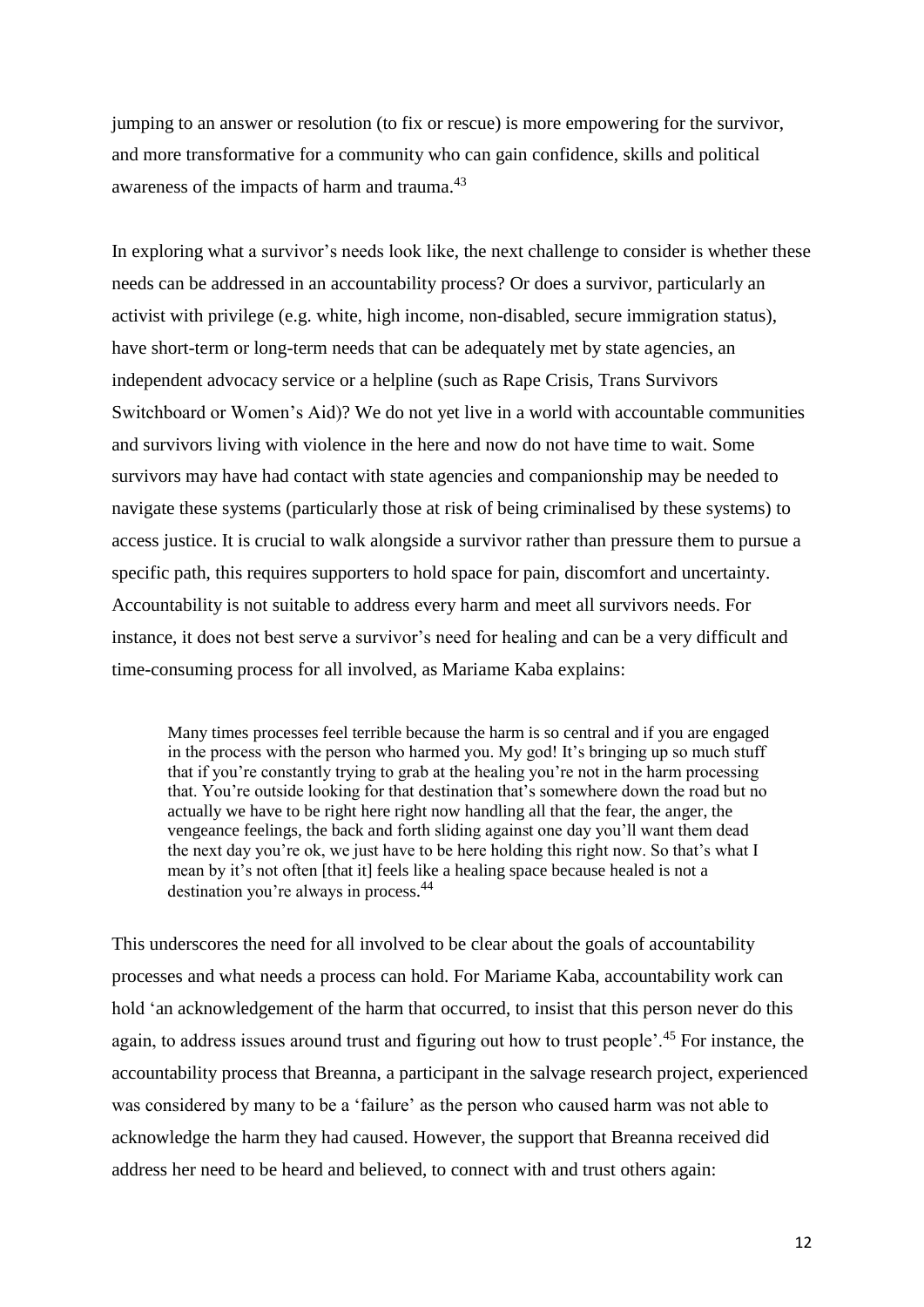They've been amazing. They've restored my hope in people. They've made me believed which a lot of people didn't. […] they had me tell all the harm stories about what had happened with details as much as I was comfortable and it was really traumatic and then afterwards it was like being a phoenix. They've un-sprung me. […] They were the change they un-sprung me. Literally. It's like being carried and I don't think they'll ever know ever ever know exactly how much they've done […] They've given me confidence they've given me strength and knowing that I can go "look this man did this shit and there's an accountability process they can answer any questions" makes me feel less like a lone screaming delusional nutter. No [abuser] has been questioning their credibility and my credibility and they've given me my credibility that I need.

Therefore, whilst accountability work cannot address all harms and meet all needs, it can offer opportunities to meet needs for acknowledgement, trust and connection. However, accountability cannot be forced onto a person who caused harm and the process can be emotionally distressing and challenging for those involved. The expectations of what needs a process can hold for all involved needs to be acknowledged and adjusted accordingly.

## **A Situated Framework for Transformative Justice**

In this section I outline four key avenues for grassroots activists located in the British Left to develop a situated framework for transformative justice to shift towards responses to gendered violence grounded in accountability. This involves (i) developing understandings of, and responses to, gendered violence as a *collective* process, (ii), centring *relationships* and ways of relating, (iii), *accepting mistakes* as moments for learning/transformation; and, (iv), learning from the strengths and weaknesses of diverse anti-violence strategies in British social movement *histories*.

In salvage workshops we used a scenario-based activity that involved different groups responding to a hypothetical situation of harm from different standpoints. The group that struggled the most were the group who were designated to be close friends of the person who caused harm. The initial impulse tended to be for the group to exclude the person who caused harm from their organising spaces and terminate friendships. It was challenging to imagine other courses of action beyond exclusion. What we need to let go of here is 'the notion that there are 'good' and 'bad' people […] We all harm people and are harmed ourselves, in different contexts and conditions and with different levels of power behind us'.<sup>46</sup> Whilst an impulse to exclude and shun those who harm us and/or those we care about is understandable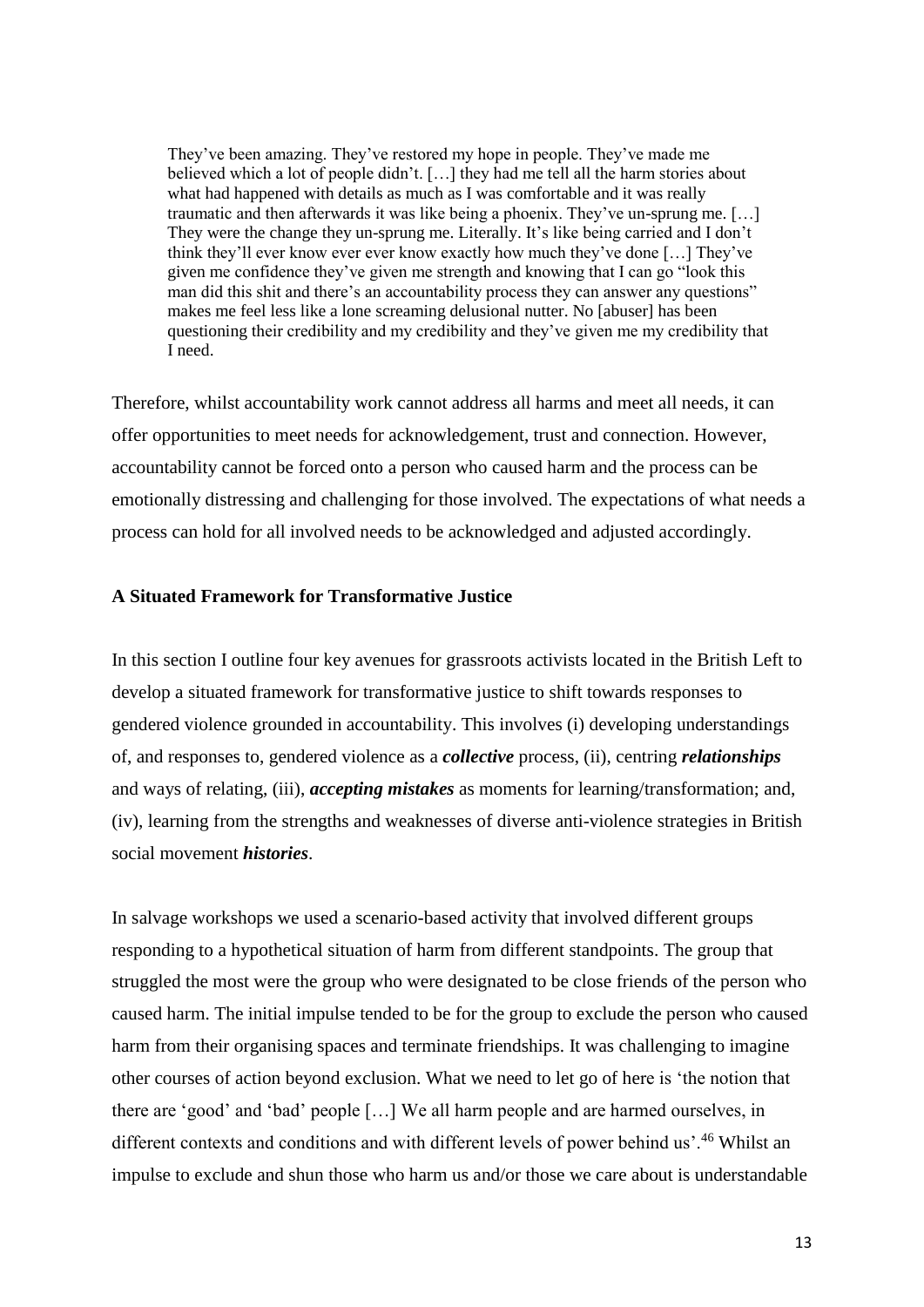in a world that disposes of people in prisons, detention centres and secure institutions as Philly Stands Up activists urge, we need to 'find ways to build community with each other without connecting our safety to somebody's exile'.<sup>47</sup> In terms of complicating ideas of 'good' and 'bad' people, Common Justice founder, Danielle Sered recognises that 'nearly everyone who commits violence has also survived it, and few have got formal support to heal<sup>'48</sup>. Assumptions of safety and sameness can be shifted in a collective naming of the power inequalities, harms and traumas we enter communities and groups with as survivors, supporters or bystanders. The sharing of stories of harm, resilience and resistance in 'community support circles' can allow groups to deepen understandings of how violence shapes all our lives and nurture a commitment to building collective strategies to address harm.<sup>49</sup>

Prefiguring liberatory ways of relating to each other lies at the heart of social transformation. Accountability work is a long-term political orientation that questions the ways in which we understand and respond to harm with those we are in community with. Accountability work is an active process that creates and transforms community and different ways of relating to each other, as Mariame Kaba reflects upon in her practice:

I keep reminding myself and the people I'm in community with in a process that we're doing this because we have a political commitment towards bigger things, ideals for how we treat each other, the interest we all have, the animating question we all have which is how to we adjudicate and evaluate harms in a way that is just? How do we do this? And we are testing that out by practicing together being in relationship with each other, transforming our human relationships so that we have a transformed world that's why we're doing it.<sup>50</sup>

This can look like many things including: sitting with difficult feelings and experiences without jumping to resolution, figuring out the needs and boundaries of ourselves and others, finding more equitable ways of relating to each other, naming power, learning to actively listen and addressing violence at its small stages.<sup>51</sup> Transformative justice is not 'a replacement for police or prisons or a one-size-fits-all fix, but instead [is about] infusing our communities with skills to create resilient, honest, loving relationships'.<sup>52</sup> The relationship is central in Mariame Kaba's transformative justice work: 'Everything is about the relationship, that is the unit that matters here is the relationship that we build with each other that allows us to build trust over time so that I am accompanying you and you are coming along'.<sup>53</sup> Instead of framing activist work around scarcity and urgency, reorienting work around values of abundance and connection, as adrienne maree brown's principles of emergent strategy remind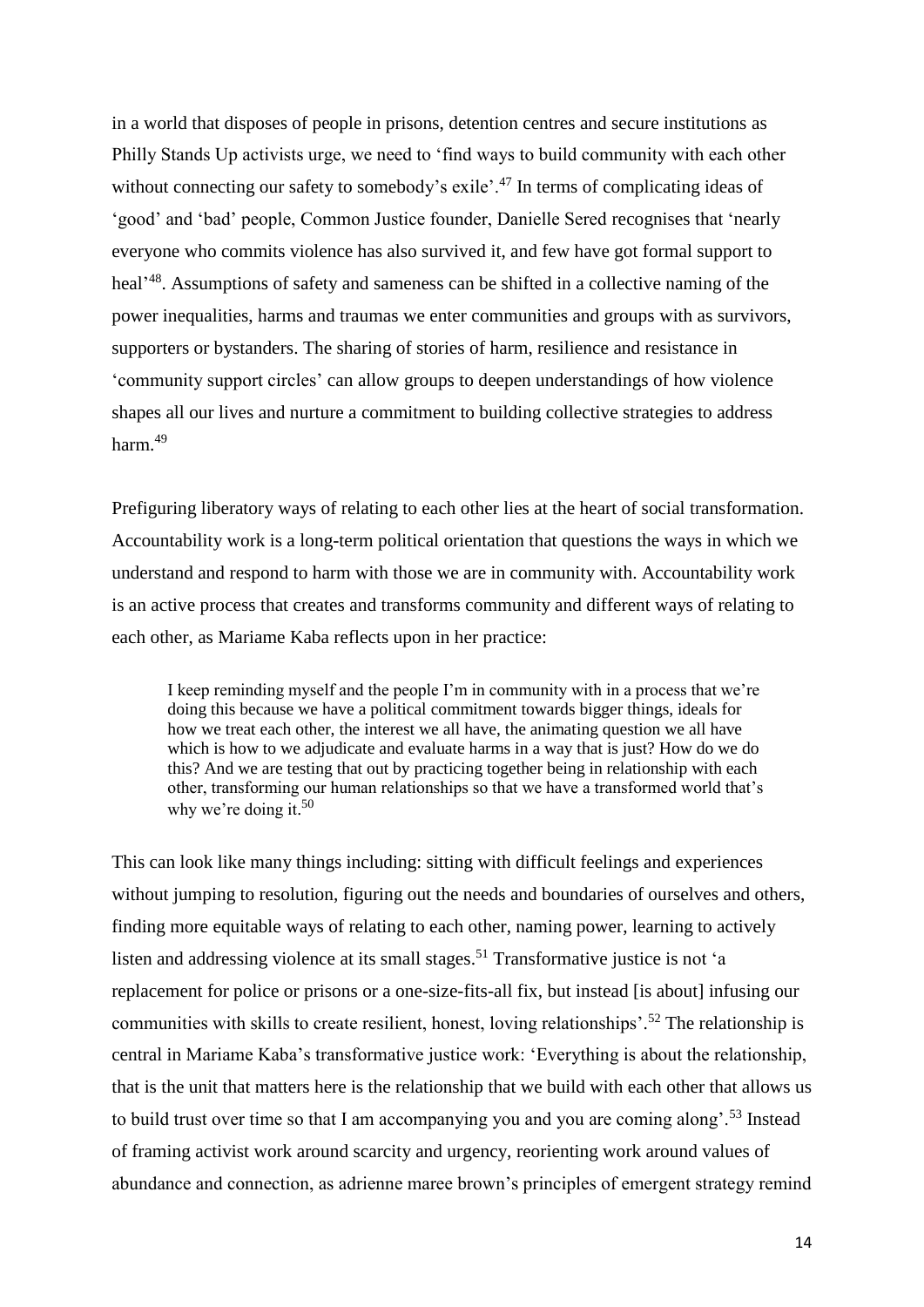us 'there is always enough time for the right work' and to 'move at the speed of trust'<sup>54</sup>, offers up a framework for a more sustainable activist practice.

Accountability work is emergent, unpaid work in which projects function with limited budgets (if any) and resources. However the scrutiny that accountability work can face from the wider community can mean that activists feel a high level of responsibility for the outcome of interventions. <sup>55</sup> This can fuel a culture of perfectionism that positions 'mistakes as personal failings' and 'doing wrong with being wrong'. <sup>56</sup> Activists involved in accountability work can struggle to navigate the demands of the work. However, experienced movement facilitators argue that transformative justice work is primarily about learning and mistakes are central to this process: 'never a failure, always a lesson'.<sup>57</sup> It may seem counterintuitive to expect mistakes to be made when responding to violence given additional pressure to be perfect, avoid 'failure' or deepen harm. However, accepting mistakes is an important lesson as Mariame Kaba explained: 'if you go into it with the idea that the person you are working with is a fragile china doll who's going to crack under any pressure so you can't make a mistake well then you're already set up for failure and failure not in the sense of learning but failure in the sense of catastrophic hurt […] So the binary of success and failure get rid of that, that's number one'.<sup>58</sup> Finding ways to accept mistakes as part of the process and devote time and resources into reflection and identifying lessons learned can be more transformative. As Beth summarised:

I think there's something to be learned from the thing you're trying to cut out or there's something to be learned from the things you're trying to shun and trying to shut it down, doesn't make it go away for a start. There's no possibility for transforming it when that happens.

The fourth area involves connecting with and learning from our, often messy and conflicted, movement histories. To learn from our elders. To uncover diverse tactics in anti-violence work that have so far been hidden in British feminist histories.<sup>59</sup> For instance, Women Against Rape (WAR), an advocacy and campaign group established in 1976, developed an understanding of the state as a sexist and racist institution, evident in slogans such as 'Racism is Rapism' and research on racialised sexual violence.<sup>60</sup> Their intersectional approach to understanding and challenging sexual violence has been shaped by a long-term relationship of organising alongside Black Women's Rape Action Project (BWRAP) and in coalition with English Collective of Prostitutes (ECP) and Wages for Housework (WFH) at Crossroads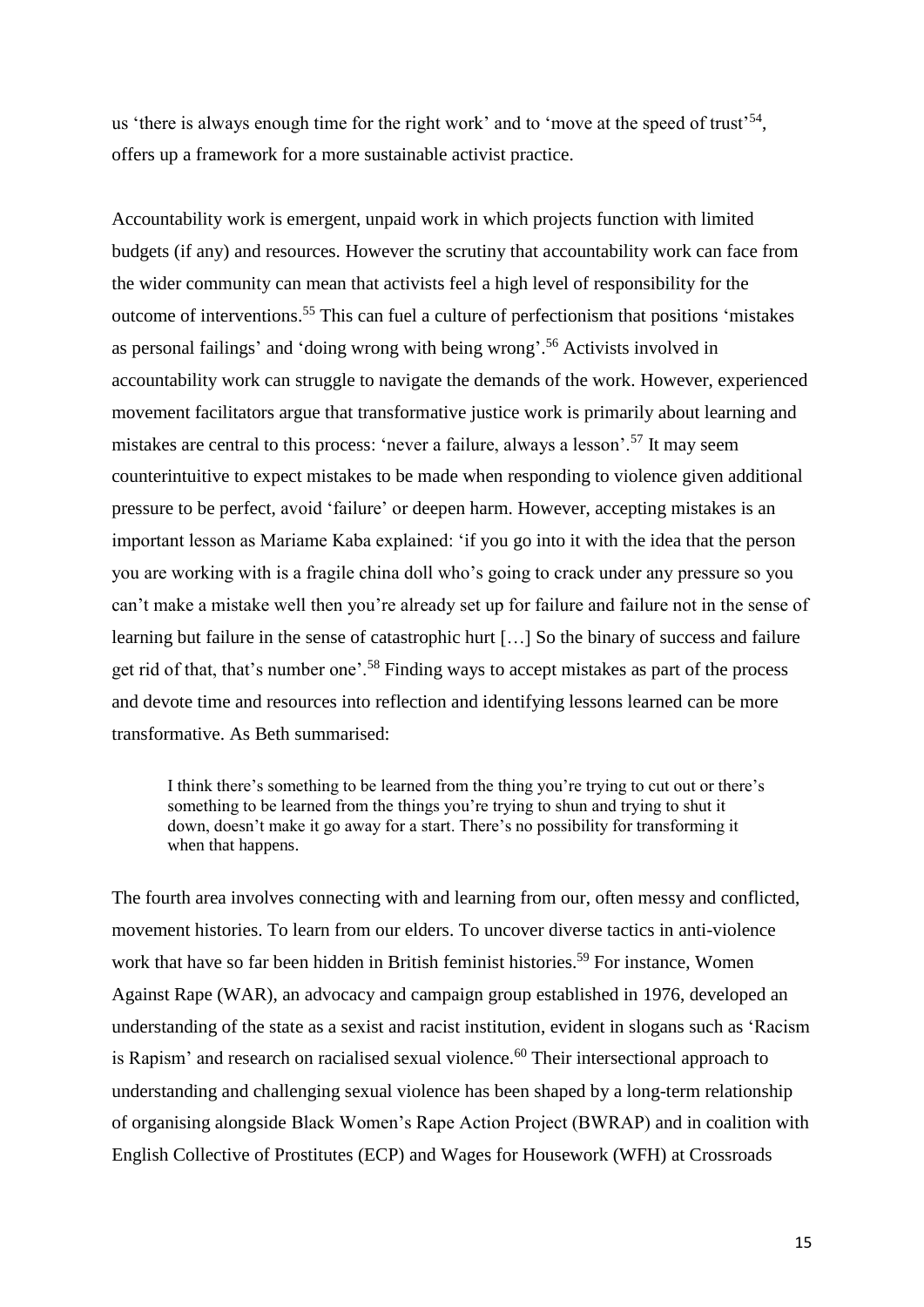Women's Centre in London. <sup>61</sup> Divestment from the police, as a source of racist, sexist and homophobic state violence, was a central political tactic for the Lesbians and Policing Project (LESPOP). This London-based project, set up in 1985, conducted research on how lesbians were being treated by the police and educated Black and white lesbians of their legal rights to defend themselves from police harassment in protests, arrest and raids. Nonetheless, a growing 'carceral feminist' agenda, as the British state incorporated feminist demands in criminal justice reforms, has been at 'at the price of a radical analysis of the role of state violence in the lives of women of colour'.<sup>62</sup> These reforms have arguably benefited the most privileged women to the detriment of working class Black and minority women.<sup>63</sup> The challenge here for activists is in how to pick up the call for non-state alternatives to harm that was largely abandoned by the women's specialist sector from the 1990s onwards.<sup>64</sup> Working in coalition across arenas of activism and specialist support services offers potential to learn from a British legacy of diverse tactics to gendered violence that oppose state regulation and control.

## **Conclusion**

<u>.</u>

Given global conversations of the harms of state violence, carceral feminism and prison expansion, it is time for a shift of imagination in how to address gendered violence. Transformative justice offers a framework to strengthen our collective capacity to end violence and harm in the networks, spaces and places in which it occurs. However this requires careful translation into the peculiarities of Britain and its social movements that are shaped by enduring legacies of imperialism and racism. Accountability requires the cultivation of spaces to gather those invested in understanding and ending violence together to gather/sharpen tools, accounts, stories and experiences of challenging harm. To learn from each other and develop the skills and practices that we need to realise the world we want. A world in which we no longer solely rely on punitive state institutions to resolve gendered violence and harms for us. We can wait no more.

<sup>&</sup>lt;sup>1</sup> This chapter would not have been possible in isolation. I am particularly grateful for the survivors who took part in the salvage research project, the salvage collective, Camille Kumar's critical intervention, the Sheffield Transformative Justice Learning Group, the Transformative Justice stream at ICOPA 2018, Sandy O, Aviah Sarah Day and the witches.

<sup>&</sup>lt;sup>2</sup> Marie Gottschalk, The Prison and the Gallows: The politics of mass incarceration in America (Cambridge: Cambridge University Press, 2006); Elizabeth Bernstein, The Sexual Politics of the "New Abolitionism" (Differences, 18(5), 2007), pp. 128-151; Beth E. Richie, Arrested Justice: Black women, violence and America's prison nation (New York, NY: New York University Press, 2012); Mimi Kim, Dancing the Carceral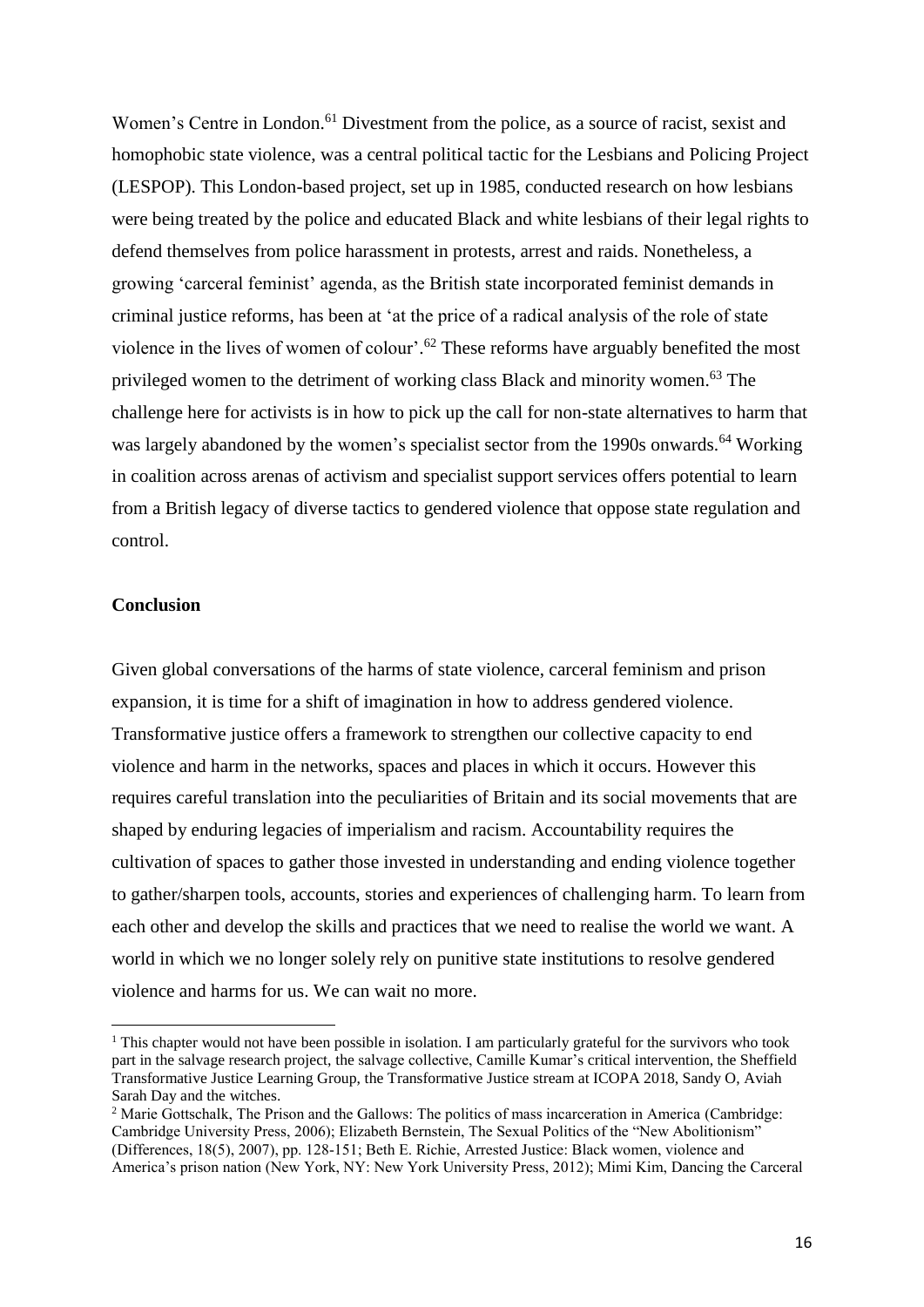Creep: The anti-domestic violence movement and the paradoxical pursuit of criminalization, 1973-1986. ISSI Fellows Working Paper (Institute for the Study of Societal Issues UC Berkeley, 2015)

<sup>3</sup> Emily L. Thuma, All Our Trials: Prisons, policing and the feminist fight to end violence (Urbana: University of Illinois Press, 2019); Bree Carlton and Emma K. Russell, Resisting Carceral Violence: Women's imprisonment and the politics of abolition (Palgrave McMillan, 2018)

<sup>4</sup> Beverley Bryan, Stella Dadzie and Suzanne Scafe, The Heart of the Race: Black women's lives in Britain. (London: Virago, 1985); Shabnam Grewal, Jackie Kay, Liliane Landor, Gail Lewis and Pratibha Parmar, Charting the Journey: Writings by Black and Third World Women (London: Sheba, 1988); Margaret Prescod-Roberts and Norma Steele, Black women: Bringing it all back home (Bristol: Falling Wall Press, 1980) <sup>5</sup> INCITE! and Critical Resistance, Gender Violence and the Prison Industrial Complex: Interpersonal and state violence against women of color. Reprinted in, Natalie J. Sokoloff, Domestic Violence at the Margins: Readings of race, class, gender and culture (New Brunswick, NJ: Rutgers University Press, 2005), pp. 102-114 <sup>6</sup> INCITE! and Critical Resistance, Gender Violence and the Prison Industrial Complex; Mimi Kim, Alternative Interventions to Intimate Violence: Defining political and pragmatic challenges. In, James Ptacek, Restorative Justice and Violence Against Women (Oxford & New York: Oxford University Press, 2010), pp. 193-217; Ching-In Chen, Jal Dulani and Leah Lakshmi Piepzna-Samarasinha, The Revolution Starts at Home: Confronting intimate violence within activist communities (Brooklyn, NY & Boston, MA: South End Press Victoria Law, Protection without the Police: North American Community Responses to Violence in the 1970s

and Today (Upping the Anti, 12, 2011), pp. 91-104

<u>.</u>

7 Jonathan Dean and Bice Maiguashca, Gender, Power, and Left Politics: From Feminization to "Feministization" (Politics & Gender, 14, 2018), pp. 376–406

8 Julia Downes, Karis Hanson and Rebecca Hudson, Salvage: Gendered Violence in Activist Communities (Leeds, UK: Footprint Workers Co-op, 2016); Julia Downes, "It's not the abuse that kills you, it's the silence": The Silencing of Sexual Violence Activism in Social Justice Movements in the UK Left (Justice, Power & Resistance, 1(2), 2017), pp. 200-232

<sup>9</sup> Dean and Maiguashca, Gender, Power, and Left Politics

 $10$  Grrrt and Stacy Wakefield, Not for Rent: Conversations with creative activists in the UK (Amsterdam  $\&$ Seattle: Evil Twin Publications, 1995); Julia Downes, DIY Queer Feminist (Sub)Cultural Resistance in the UK. (Unpublished PhD Thesis: University of Leeds, 2009); Andre Pusey, Social Centres and the New Cooperativism of the Common (Affinities, 4(1), 2010), pp. 176-198

<sup>11</sup> Laura Cox, The Bullying and Harassment of House of Commons Staff: Independent Inquiry Report (London: Cloisters, 2018); Downes, "It's not the abuse that kills you, it's the silence; Downes, Hanson and Hudson, Salvage: Gendered Violence in Activist Communities

<sup>12</sup> Lara Coleman, Montesinos and Serena A. Bassi, Deconstructing Militant Manhood: Masculinities in the disciplining of (anti-)globalization politics (International Feminist Journal of Politics, 13(2), 2011), pp. 204-224; Akwugo Emejulu and Leah Bassel, Minority Women, Austerity and Activism (Race & Class, 57(2), 2015), pp. 86-95; Ray Filar, Notes towards a theory of the Manarchist (Strike! Magazine, 14, 2016); Leah Bassel and Akwugo Emejulu, Minority Women and Austerity: Survival and Resistance in France and Britain (Bristol: Policy Press, 2017)

<sup>13</sup> It's Down to This: Stories, critiques and ideas on community and collective response to sexual violence and accountability (self-published, 2012); CrimethInc, Accounting for Ourselves: Breaking the Impasse Around Assault and Abuse in Anarchist Scenes (self-published, 2013); and (A)Legal, What About the Rapists? Anarchist approaches to crime and justice (self-published, 2014)

<sup>14</sup> Downes, "It's not the abuse that kills you, it's the silence"

<sup>15</sup> 'Victim-Survivor led Challenges to Violence and Abuse in our Communities' and 'Accountability Processes' 19 October 2014, Queen Mary's University; 'Gendered Abuse & Violence in Radical Activist Communities', 29 November 2014, Quaker Meeting House, Sheffield

<sup>16</sup> Downes, Hanson and Hudson, Salvage: Gendered Violence in Activist Communities

<sup>17</sup> Andrew J. Jolivette, Research Justice: Methodologies for social change (Bristol: Policy Press, 2015); Sara Kindon, Sara, Rachel Pain and Mike Kesby, Participatory Action Research. International Encyclopaedia of Human Geography, 8 (Oxford, UK: Elsevier) pp. 90-95

<sup>18</sup> For more information about our sample and research project see Downes, Hanson and Hudson, Salvage: Gendered Violence in Activist Communities and https://projectsalvage.wordpress.com/research (last accessed April 2019)

<sup>19</sup> INCITE!, The Revolution Will Not be Funded: Beyond the non-profit industrial complex (Durham and London: Duke University Press, 2017) Mariame Kaba interviewed by Autumn Brown and adrienne maree brown, The Practices We Need: #metoo and Transformative Justice Part 2 (How to Survive the End of the World podcast, 7 November 2018); Nils Christie, Crime Control As Industry (London: Routledge, 2016) <sup>20</sup> Kim, Dancing the Carceral Creep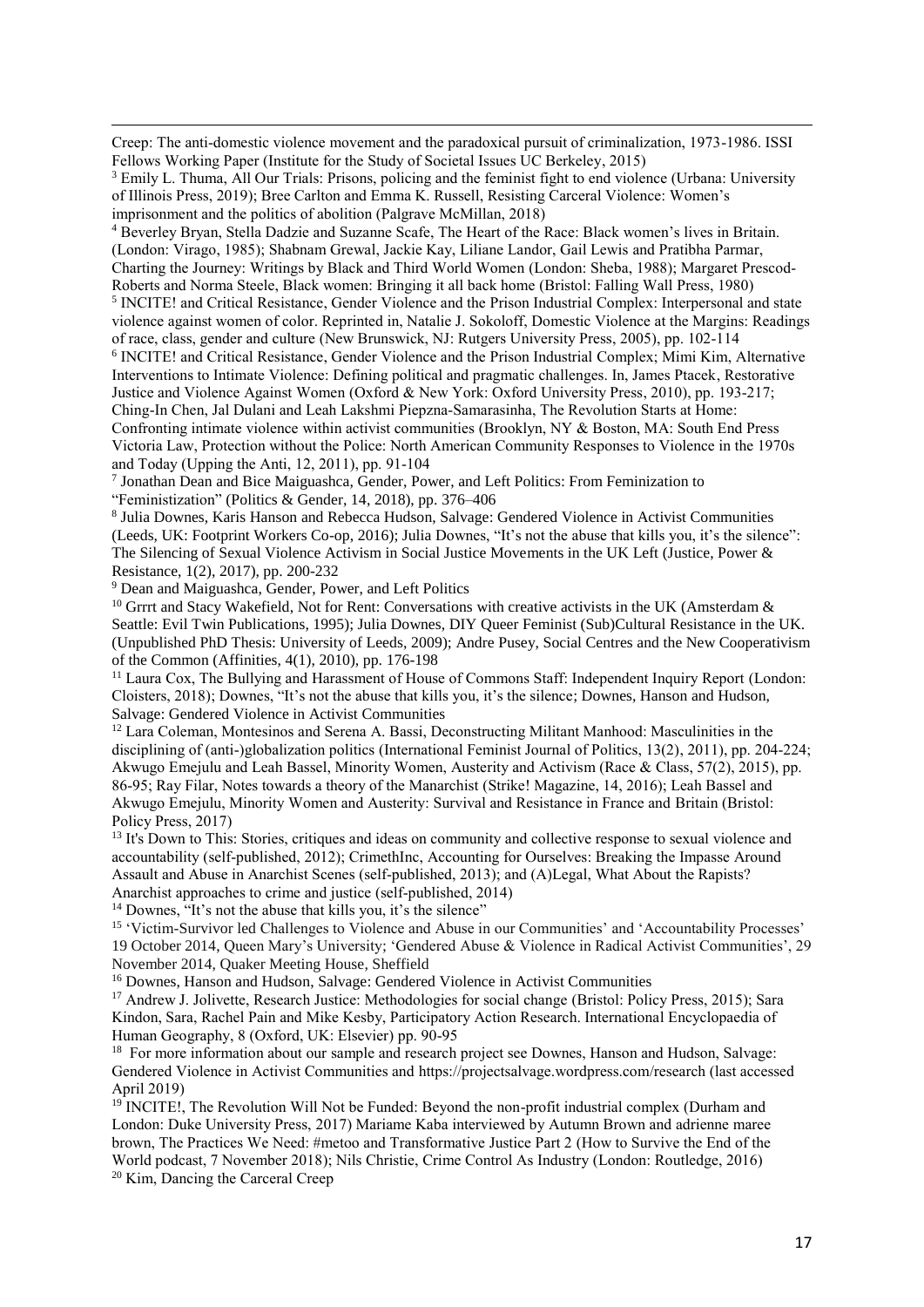<sup>24</sup> Pseudonyms are used for all participants

<sup>25</sup> Kenneth Jones and Tema Okun, White Supremacy Culture. Dismantling Racism: A Workbook for Social Change Groups (Changework, 2001) http://www.showingupforracialjustice.org/white-supremacy-culturecharacteristics.html (last accessed April 2019)

<sup>26</sup> Morgan Bassichis, Reclaiming Queer & Trans Safety. The Revolution Starts at Home (Brooklyn, NY & Boston, MA: South End Press, 2011), pp. 20

<sup>27</sup> Ngọc Loan Trân, Calling IN: A less disposable way of holding each other accountable. The Solidarity Struggle (Oakland, CA: BGD Press, 2016), pp. 59-63

<sup>28</sup> Terese Jonsson, White Feminist Stories (Feminist Media Studies, 14(6), 2014), pp. 1012-1027

<sup>29</sup> Emejulu and Bassel, Minority Women, Austerity and Activism; Bassel and Emejulu, Minority Women and Austerity; see also Unfollow Movement for Justice https://unfollowmfj.wordpress.com (last accessed April 2019)

<sup>30</sup> See, for example, Anonymous, Wharf Chambers Statement Response - Abuse Apologism and Racism http://wharfabuseandracism.tumblr.com (last accessed April 2019)

<sup>31</sup> For further information on self-accountability please see Kiyomi Fujikawa and Shannon Perez-Darby, What is self-accountability, Part 2 Building Accountable Communities video series published by Survived & Punished on 27 September 2018 https://youtu.be/kZIEYuYZ1sw (last accessed April 2019)

<sup>32</sup> Joanna Gilmore, Will Jackson and Helen Monk, Keep Moving: Report on the Policing of Barton Moss Community Protection Camp. November 2013 - April 2014 (Centre for the Study of Crime, Criminalisation and Social Exclusion, Liverpool John Moore University Centre for URBan Research (CURB), University of York, 2016); Rob Evans, UK political groups spied on by undercover police. The Guardian, 15 October 2018.

<sup>33</sup> Jones and Okun, White Supremacy Culture

<sup>34</sup> ibid

<u>.</u>

 $35$  ibid

<sup>36</sup> Bench and Jenna Peters-Golden cited in A World Without Walls: Stopping harm and abolishing the prison industrial complex. The Abolitionist, February 6 2012 http://www.cuav.org/a-world-without-walls-stoppingharm-abolishing-the-prison-industrial-complex (last accessed April 2019) see also Lauren Caulfield, To research community-based safety projects and strategies to combat gender violence – USA (Winston Churchill Memorial Trust of Australia Report, 2013), pp. 24-25

https://www.churchilltrust.com.au/media/fellows/Caulfield L\_2013\_Community\_based\_safety\_proejcts\_to\_co mbat\_gender\_violence.pdf (last accessed April 2019)

<sup>37</sup> Jones and Okun, White Supremacy Culture

<sup>38</sup> Sara Ahmed, Complaint as Feminist Pedagogy. 11 May 2018, University of Leeds

<sup>39</sup> Pragna Patel, Unpublished interview, Southall Black Sisters, London, 11 October 2018

<sup>40</sup> These lessons are only possible because of the work of many individuals and groups, primarily people of colour, including: adrienne maree brown, Alisa Bierria, Ana Clarissa Rojas Durazo, Ann Russo, AORTA, The Audre Lorde Project, Bay Area Transformative Justice Collective, Beth Richie, Challenging Male Supremacy Project, Creative Interventions, Critical Resistance, Communities Against Rape and Abuse (CARA),

Communities United Against Violence (CUAV), Danielle Sered, Generation 5, INCITE!, Jennai Bundock, Jennifer Patterson, Lauren Caulfield, Leah Lakshmi Piepzna-Samarasinha, Mariame Kaba, Mia Mingus, Mimi Kim, Morgan Bassichis, Northwest Network, Rachel Herzig, Revolution Starts at Home collective, Philly Stands Up, Support New York, Undercurrent, Victoria Law and many more.

<sup>41</sup> Ruth Morris, Stories of Transformative Justice (Canadian Scholars, 2000); INCITE! and Critical Resistance, Gender Violence and the Prison Industrial Complex; Ann Russo, Feminist Accountability: Disrupting violence and transforming power (New York: New York University Press, 2019)

<sup>42</sup> Kaba, The Practices We Need

<sup>43</sup> Kim, A World Without Walls

<sup>44</sup> Kaba, The Practices We Need

<sup>45</sup> Ibid

<sup>46</sup> Bassichis, A World Without Walls

<sup>47</sup> Bench and Peters-Golden, A World Without Walls

<sup>48</sup> Danielle Sered, Until We Reckon: Violence, mass incarceration and a road to repair (New York: The New Press, 2019), pp. 4

<sup>49</sup> Russo, Feminist Accountability

<sup>50</sup> Kaba, The Practices We Need

<sup>&</sup>lt;sup>21</sup> Aisha K. Gill, Gina Heathcote and Emma Williamson (2016) Introduction: Violence (Feminist Review, 112, 2016), pp. 2

<sup>&</sup>lt;sup>22</sup>Sarah Lamble, Queer Necropolitics and the Expanding Carceral State: Interrogating Sexual Investments in Punishment (Law Critique, 24, 2013), pp. 229–253

<sup>&</sup>lt;sup>23</sup> Kim, Dancing the Carceral Creep, pp. 5